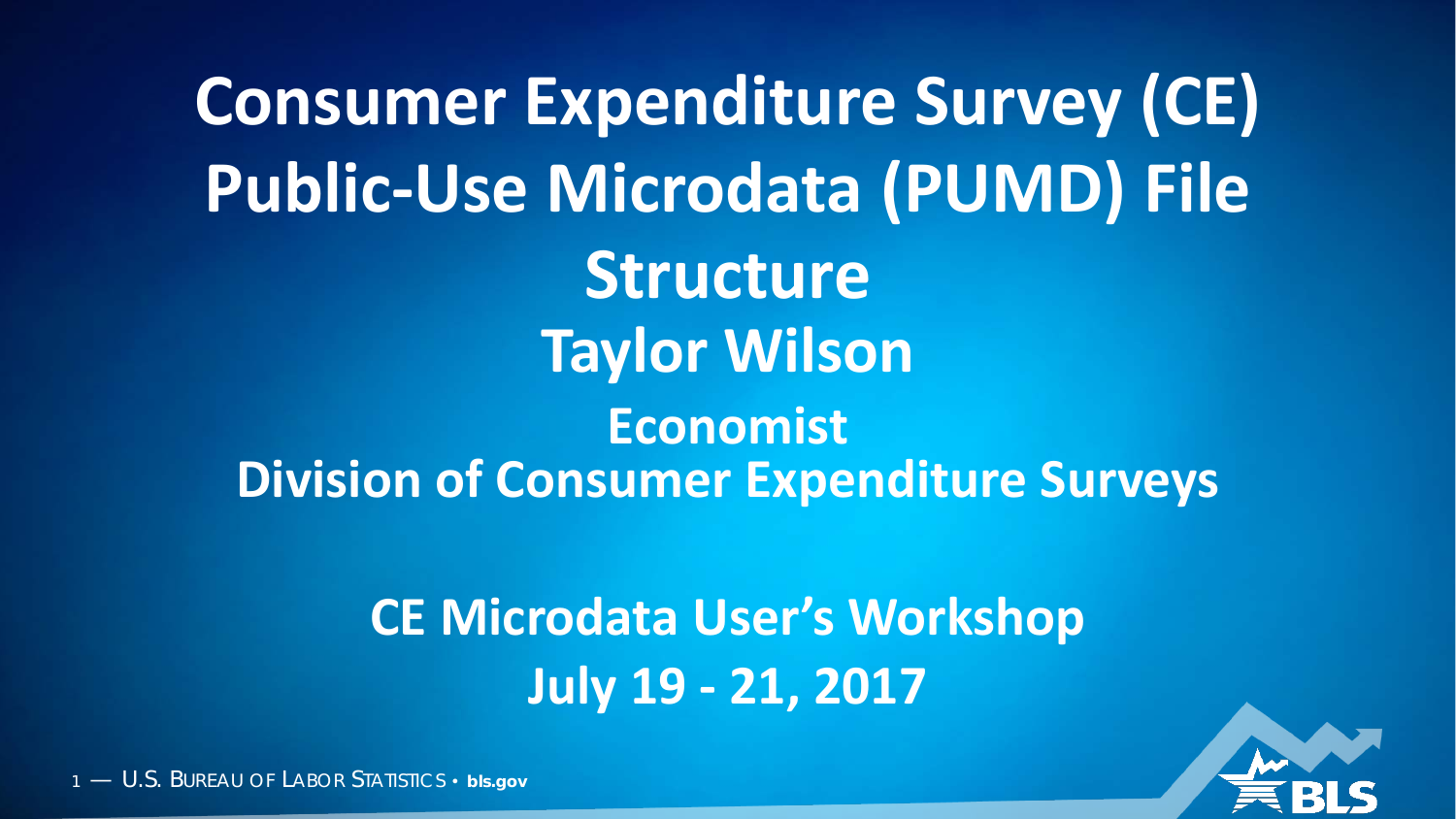## **What Are Microdata?**

- $\blacksquare$  "In the study of survey and census data, microdata are information at the level of individual respondents." – **Wikipedia**
- Consumer Expenditure Survey (CE) Public-Use Microdata (PUMD) consists of consumer unit level characteristics, income, and expenditure data as well as member level characteristics and income data.
- Data are provided through various file types.

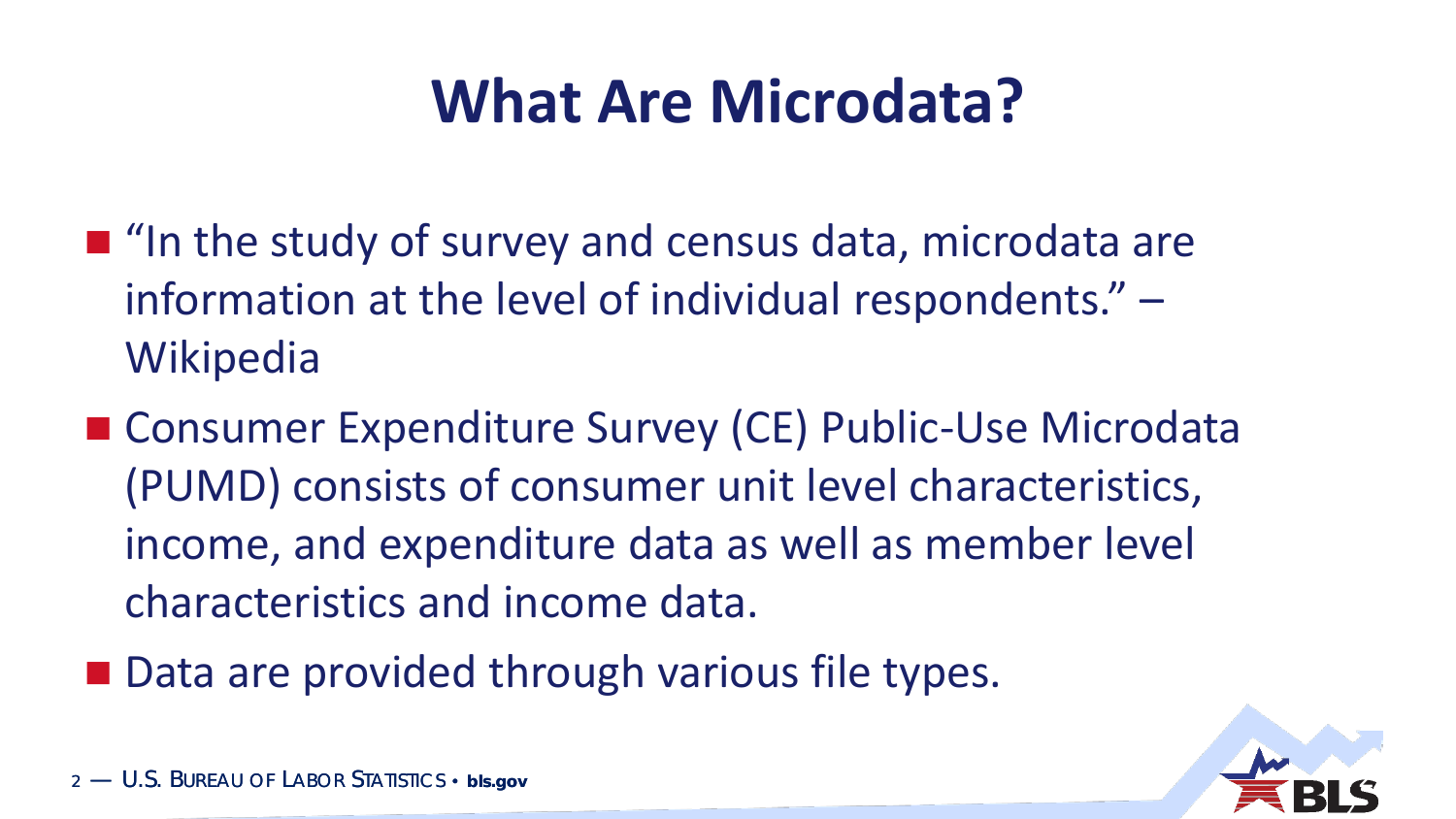## **File Naming Conventions**

- Naming conventions used for each PUMD release are common to both Interview and Diary data.
	- $\blacktriangleright$  YY = Year
	- $\triangleright$  Q = Quarter
	- FMLI for Q1 of 2015  $\rightarrow$  FMLI151 or FMLI151x
- $\blacksquare$  The "X" signifies that the first quarter file of the current calendar year release is not identical to the fifth quarter file of the previous calendar year release.

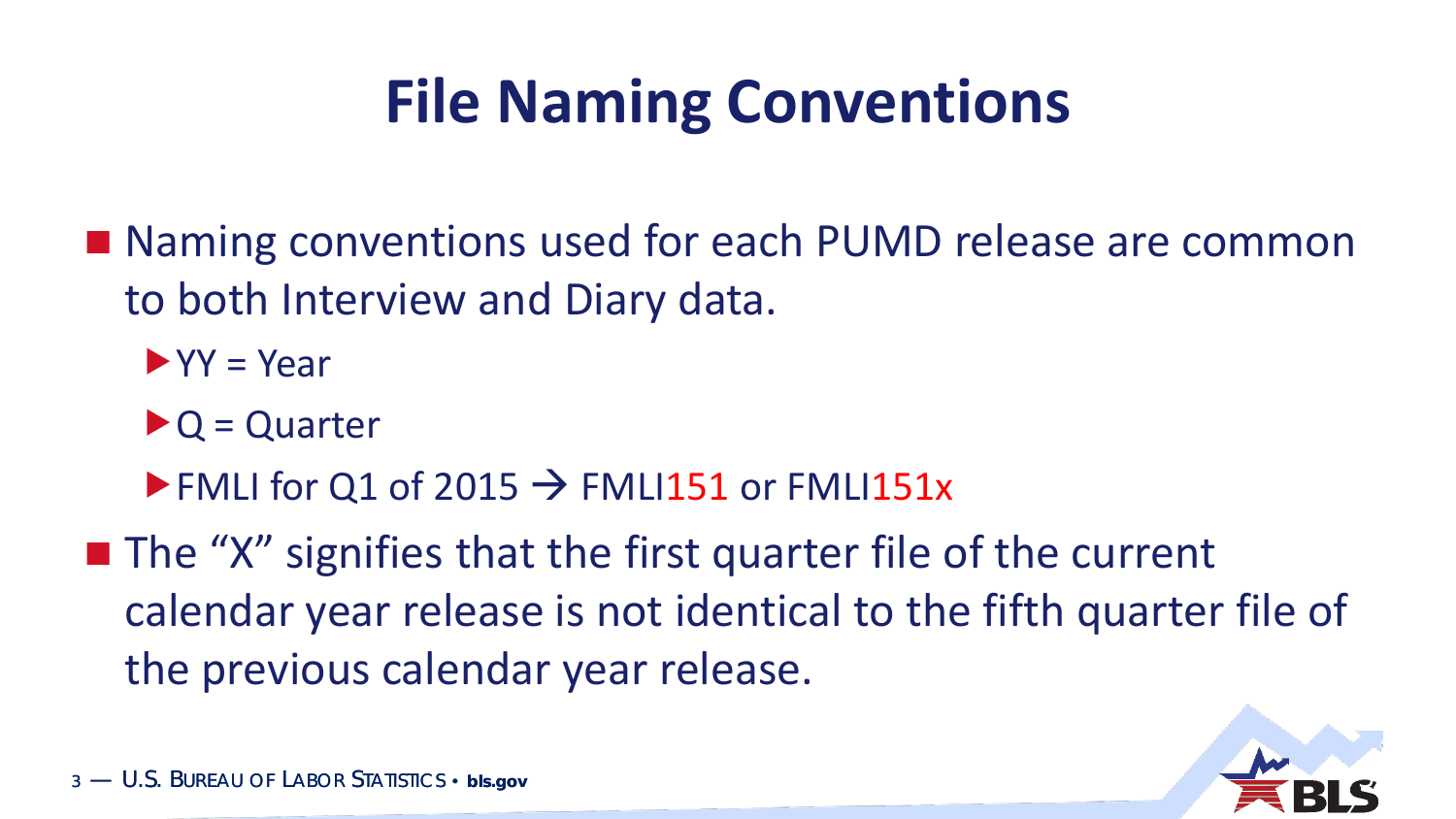# **The Interview Survey**

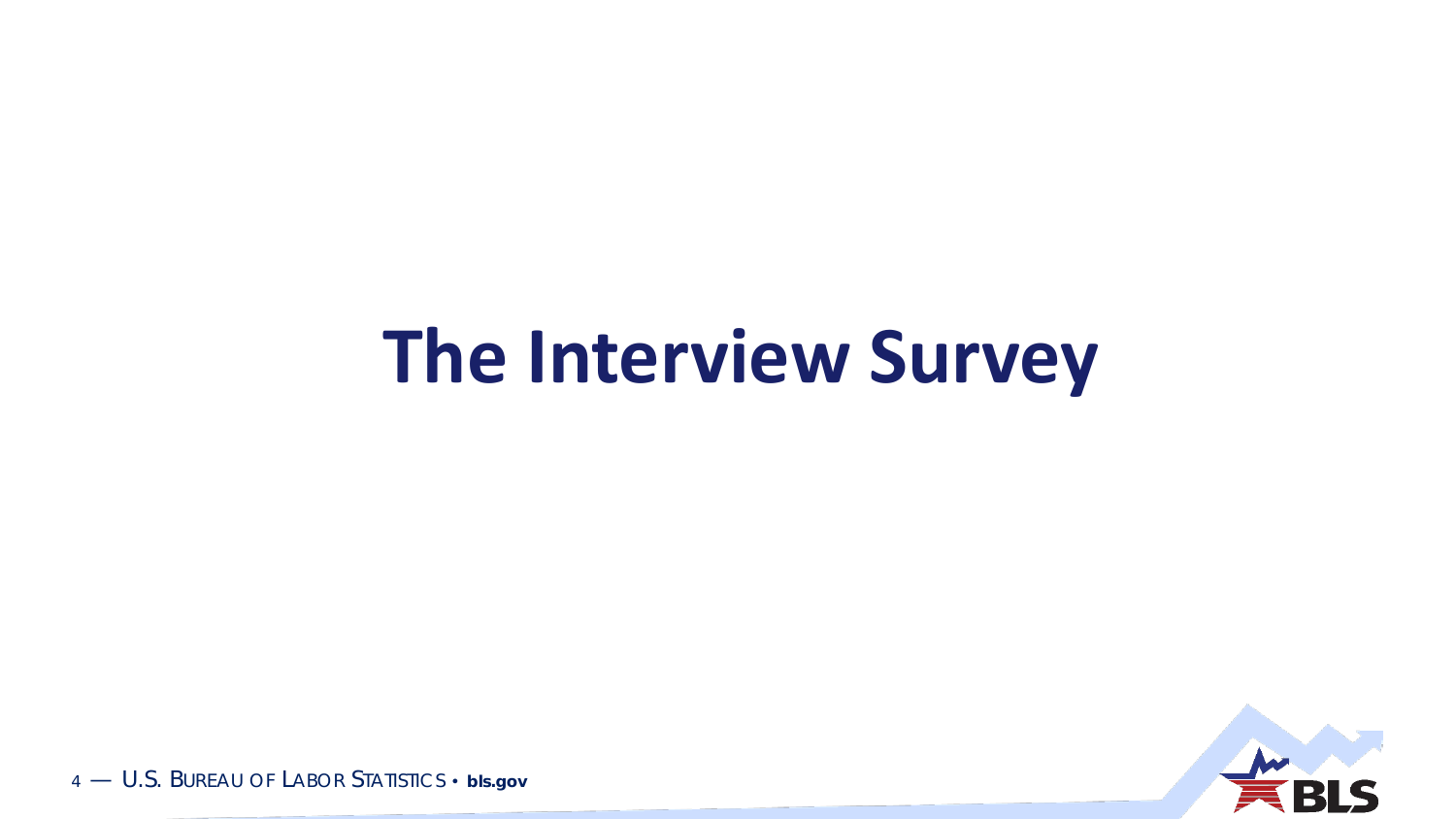## **Interview Quarterly Files**

- An Interview "quarter" refers to the calendar quarter in which the interview occurred.
	- April, May, or June interview data are stored in the quarter 2 (YYQ2) datasets.
- Reference period of three months (recall interview).
	- ▶ April (YYQ2) interview refers to January, February, and March expenditures

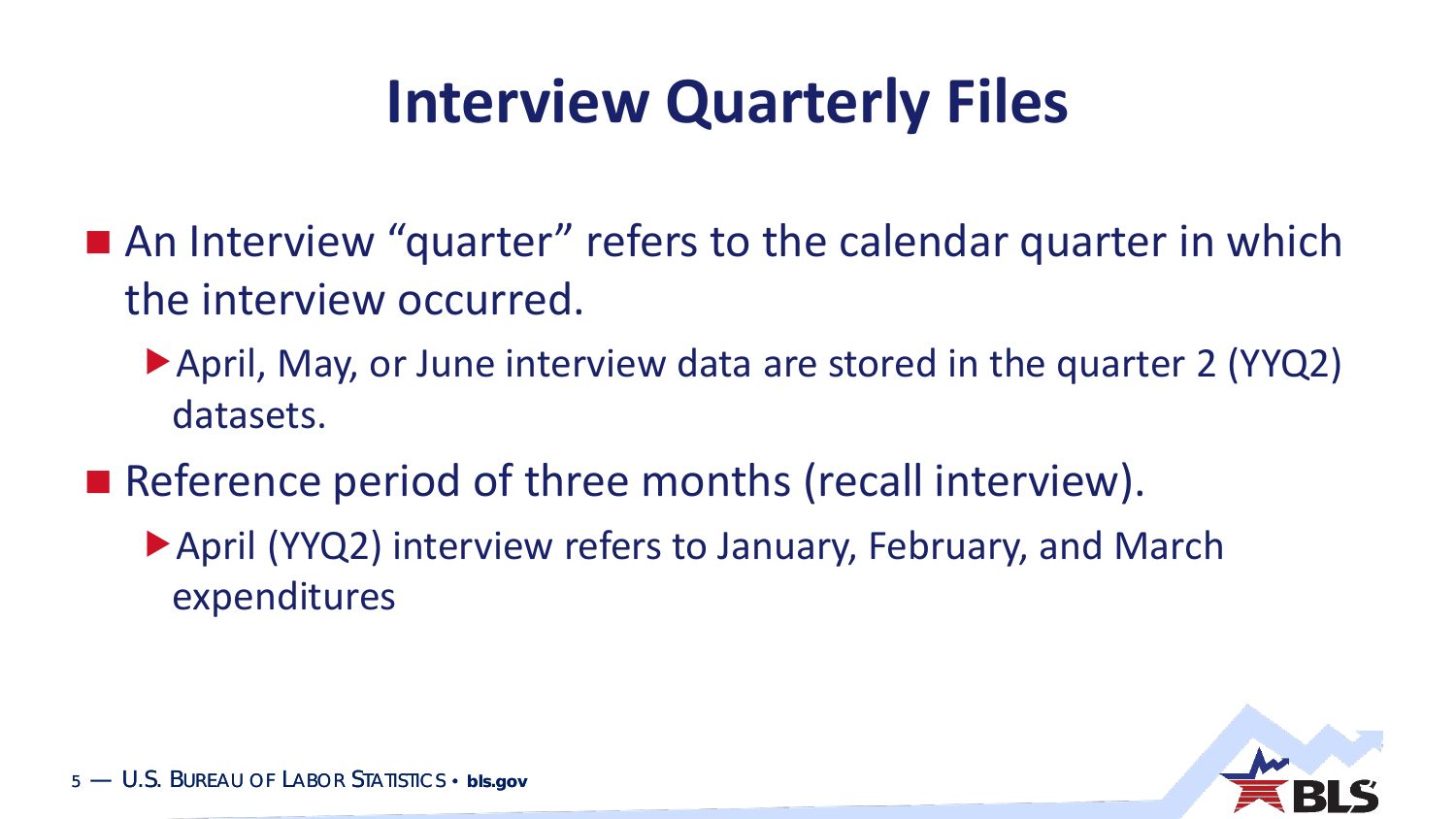## **Interview Quarterly Files**

- FMLI Characteristics, income, weights, and summary level expenditures for the Consumer Unit (CU) *as a whole*.
- MEMI Characteristics and income for each *member in the CU*.
- **MTBI** Detailed monthly expenditures.
- **IFRI** CU monthly income.
- **IFII** CU monthly imputed income.
- NTAXI Federal and state tax information for each tax unit in the CU.

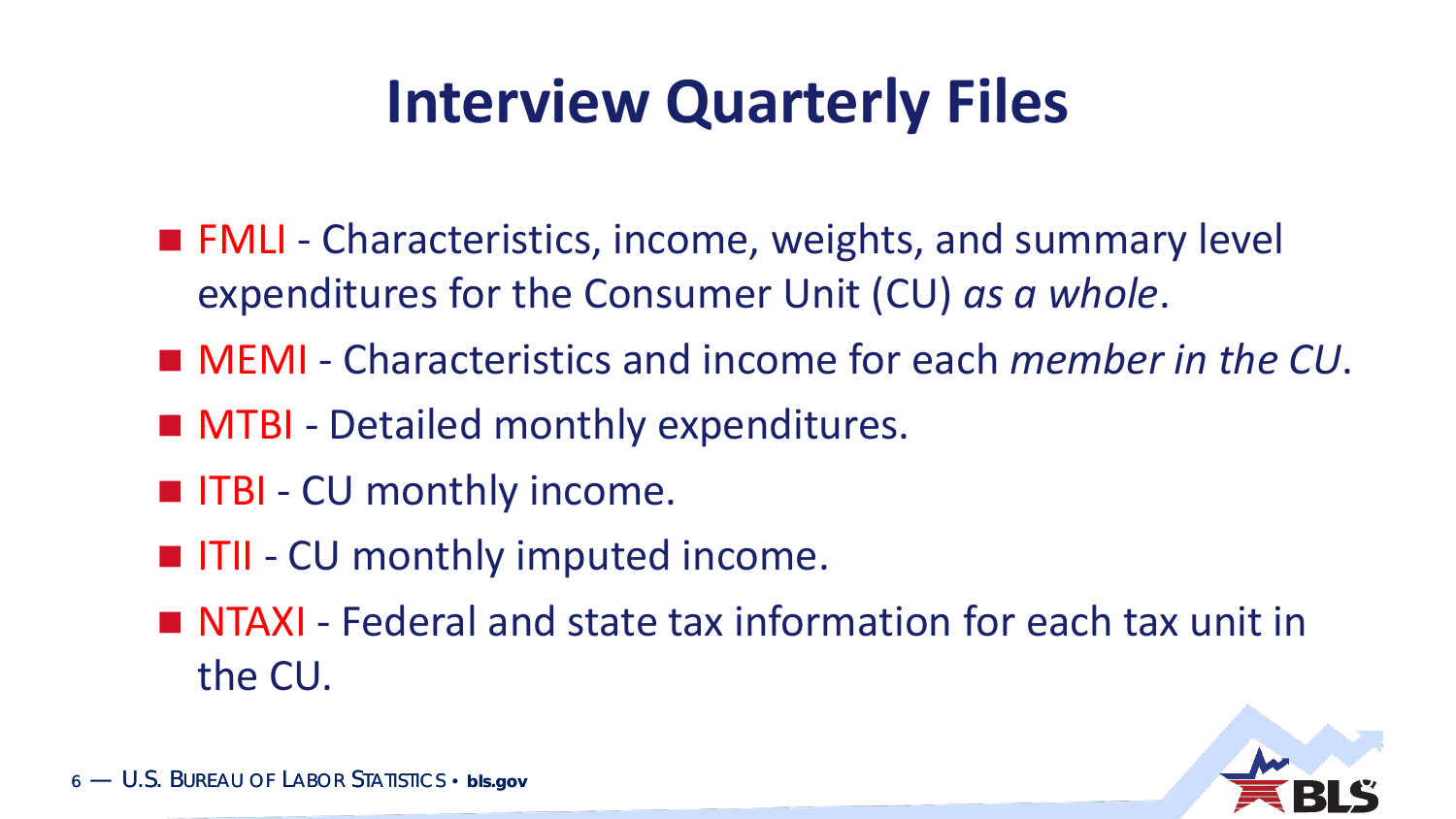#### Note: Not all the variables in the FMLI file are shown in the sample below

|                | <b>NEWID</b> | <b>QINTRVMO</b> | <b>QINTRVYR</b> | FAM TYPE | REF RACE     | <b>FINCBTXM</b> | <b>EDUCAPQ</b> | <b>EDUCACQ</b> | FINLWT21  | WTREP01   |
|----------------|--------------|-----------------|-----------------|----------|--------------|-----------------|----------------|----------------|-----------|-----------|
|                | 2649225      |                 | 2014            |          | $1\,$        | 105993.1        | $\overline{0}$ | $\overline{0}$ | 16314.976 | <b>NA</b> |
| $2^{\square}$  | 2659655      | 2 <sup>1</sup>  | 2014            | 8        |              | 32945.4         | 40             | 20             | 19811.63  | 38898.772 |
| 3              | 2707304      | 3               | 2014            |          | 6            | 78756           | $\overline{0}$ | $\overline{0}$ | 1996.748  | <b>NA</b> |
| 4              | 2710564      | 3               | 2014            |          | 1            | 383110          | $\overline{0}$ | $\mathbf{0}$   | 22809.279 | 43627.037 |
| 5              | 2758602      | $\overline{2}$  | 2014            |          | 5            | 42666           | $\overline{0}$ | $\overline{0}$ | 20405.795 | <b>NA</b> |
| 6              | 2699665      | 5               | 2014            |          |              | 79108.2         | $\Omega$       | $\overline{0}$ | 22256.228 | 42140.843 |
|                | 2729605      | 8               | 2014            |          |              | 13991           | $\Omega$       | $\overline{0}$ | 16790.071 | <b>NA</b> |
| 8 <sup>°</sup> | 2816652      |                 | 2014            |          | 4            | 225125.6        | 18000          | $\overline{0}$ | 20201.087 | 42959.282 |
| 9              | 2819892      |                 | 2014            | 3        |              | 11173.8         | 120            | $\overline{0}$ | 14619.78  | <b>NA</b> |
| 10             | 2838742      | 8               | 2014            | 8        |              | 44600           | $\Omega$       | $\overline{0}$ | 18727.206 | <b>NA</b> |
| 11             | 2782324      | 10              | 2014            | 3        | $\mathbf{1}$ | 102000          | $\Omega$       | $\overline{0}$ | 15364.597 | <b>NA</b> |
| 12             | 2875873      | 12              | 2014            | 8        |              | 4400            | $\overline{0}$ | $\overline{0}$ | 15827.888 | <b>NA</b> |
| 13             | 2927262      | 11              | 2014            | 8        |              | 17123           | 0              | $\mathbf{0}$   | 23832.29  | <b>NA</b> |

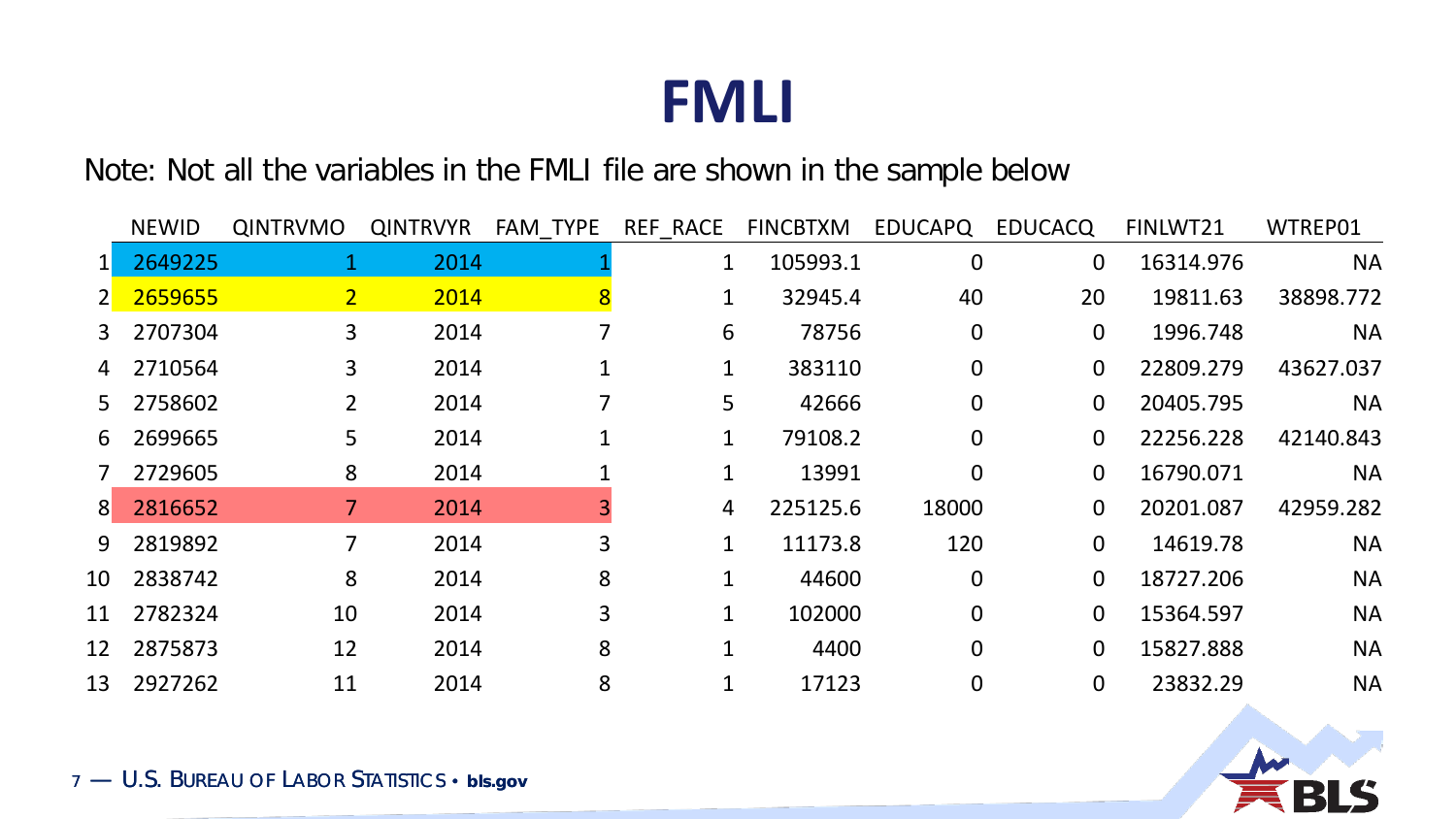

Note: Not all the variables in the MEMI file are shown in the sample below

|                 | <b>NEWID</b> | <b>MEMBNO</b> | CU_CODE | <b>AGE</b> | <b>EARNER</b> | <b>EDUCA</b>   | <b>SEX</b> | <b>MEMBRACE</b> | SALARYXM  |
|-----------------|--------------|---------------|---------|------------|---------------|----------------|------------|-----------------|-----------|
| $\mathbf{1}$    | 2649225      |               |         | 65         |               | 4              | 2          |                 | <b>NA</b> |
| $\overline{2}$  | 2649225      |               |         | 66         |               | $\overline{4}$ |            |                 | <b>NA</b> |
| 3               | 2659655      |               |         | 46         |               |                |            |                 | 32945.4   |
| $\vert$         | 2816652      |               |         | 42         |               | 8              |            | 4               | 212937.2  |
| $\vert 5 \vert$ | 2816652      |               |         | 39         |               | 8              |            |                 | <b>NA</b> |
| 6               | 2816652      |               |         | 10         | <b>NA</b>     | <b>NA</b>      |            | h               | <b>NA</b> |
| $\overline{7}$  | 2816652      | 4             |         | 8          | <b>NA</b>     | <b>NA</b>      |            | b               | <b>NA</b> |
| 8               | 2816652      |               |         |            | <b>NA</b>     | <b>NA</b>      |            |                 | <b>NA</b> |

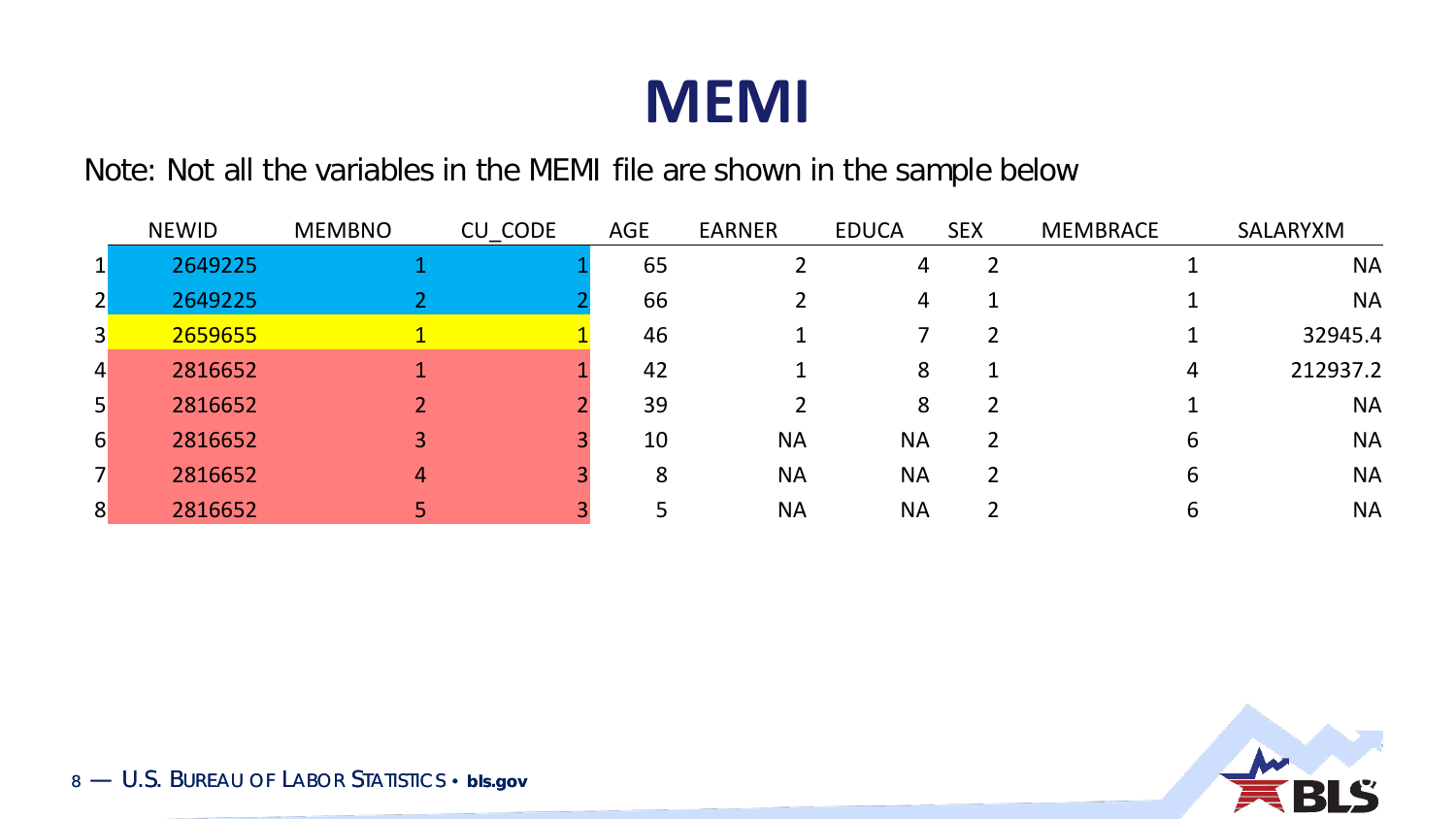

Note: Not all the variables in the MTBI file are shown in the sample below

|                 | <b>NEWID</b> | <b>EXPNAME</b>  | <b>SEQNO</b> | <b>ALCNO</b> | UCC    | REF MO | <b>REF YR</b> | <b>COST</b> | <b>COST</b> | <b>PUBFLAG</b> |
|-----------------|--------------|-----------------|--------------|--------------|--------|--------|---------------|-------------|-------------|----------------|
|                 | 2659655      | <b>JEDUCNET</b> |              |              | 670902 |        | 2014          | 20          |             |                |
| $\overline{2}$  | 2659655      | <b>JEDUCNET</b> |              |              | 670902 | 12     | 2013          | 20          | D           | $\overline{2}$ |
| $\overline{3}$  | 2659655      | <b>JEDUCNET</b> |              |              | 670902 | 11     | 2013          | 20          | D           | $\overline{2}$ |
| $\vert 4 \vert$ | 2816652      | <b>JEDUCNET</b> | 27           |              | 670210 |        | 2014          | 18000       | D           | $\overline{2}$ |
| 5 <sup>1</sup>  | 2816652      | <b>JEDUCNET</b> | 28           |              | 620310 | 4      | 2014          | 2800        | D           |                |

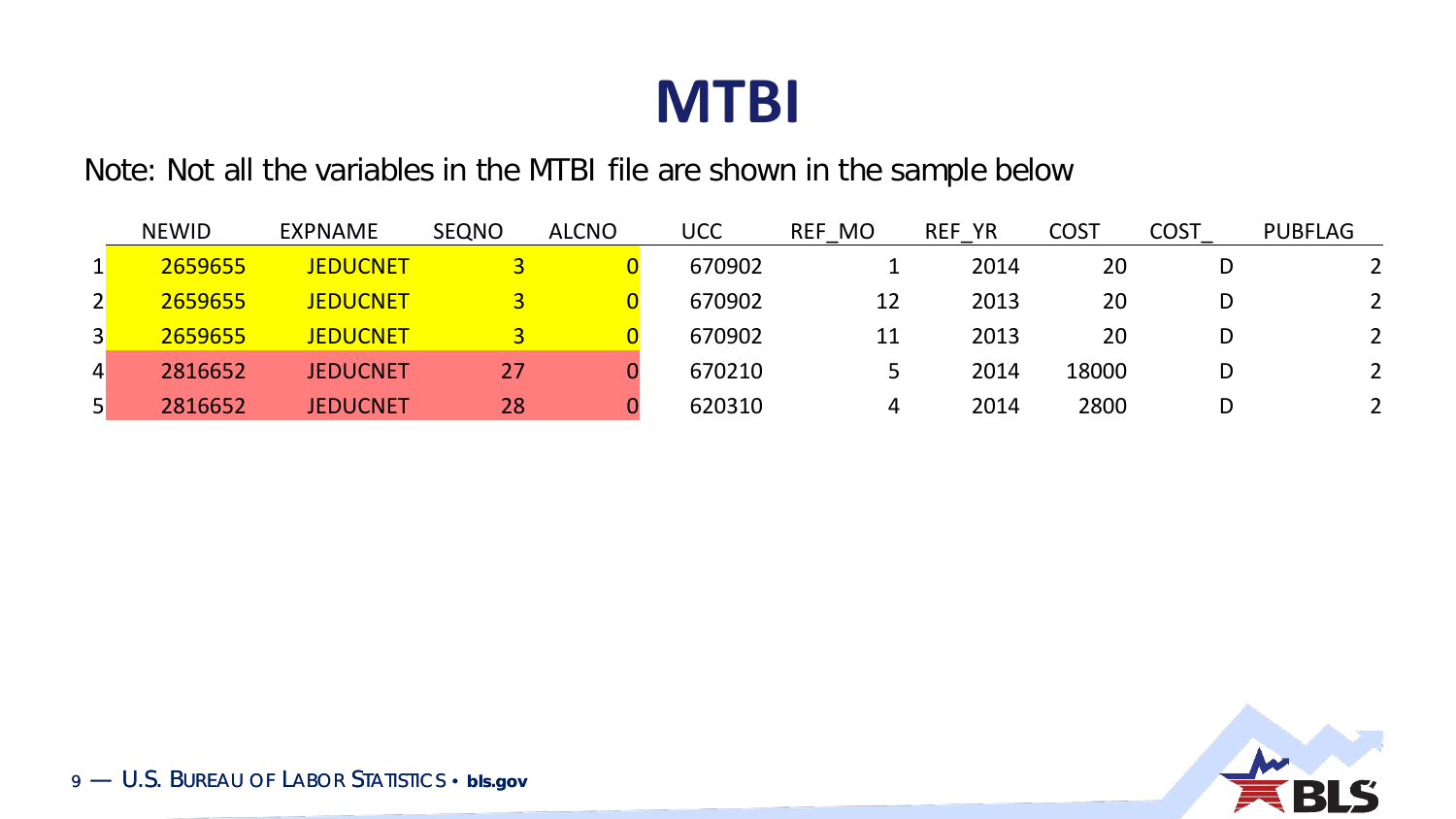#### **ITBI**

|                 | <b>NEWID</b> | <b>UCC</b> | <b>REFMO</b>   | <b>REFYR</b> | <b>VALUE</b> | <b>VALUE</b> | <b>PUBFLAG</b> |
|-----------------|--------------|------------|----------------|--------------|--------------|--------------|----------------|
|                 | 2649225      | 900030     | 10             | 2013         | 1997.6       | <b>NA</b>    | 2              |
|                 | 2649225      | 900030     | 11             | 2013         | 1997.6       | <b>NA</b>    | $\overline{2}$ |
| 3               | 2649225      | 900030     | 12             | 2013         | 1997.6       | <b>NA</b>    | 2 <sup>1</sup> |
| $\vert 4 \vert$ | 2659655      | 5100       | <b>11</b>      | 2013         | 18.9167      | <b>NA</b>    | 2 <sup>1</sup> |
| 5               | 2659655      | 5100       | 12             | 2013         | 18.9167      | <b>NA</b>    | $2^{\circ}$    |
| $\overline{6}$  | 2659655      | 5100       | $\mathbf{1}$   | 2014         | 18.9167      | <b>NA</b>    | $2^{\circ}$    |
|                 | 2659655      | 900000     | <b>11</b>      | 2013         | 2745.45      | <b>NA</b>    | $\overline{2}$ |
| 8 <sup>°</sup>  | 2659655      | 900000     | 12             | 2013         | 2745.45      | <b>NA</b>    | 2              |
| $\overline{9}$  | 2659655      | 900000     | $\mathbf{1}$   | 2014         | 2745.45      | <b>NA</b>    | 2              |
| 10              | 2816652      | 900000     | $\overline{4}$ | 2014         | 17744.7704   |              | $\overline{2}$ |
| 11              | 2816652      | 900000     | 5              | 2014         | 17744.7704   |              | $\overline{2}$ |
| 12              | 2816652      | 900000     | 6              | 2014         | 17744.7704   |              | 2 <sup>1</sup> |

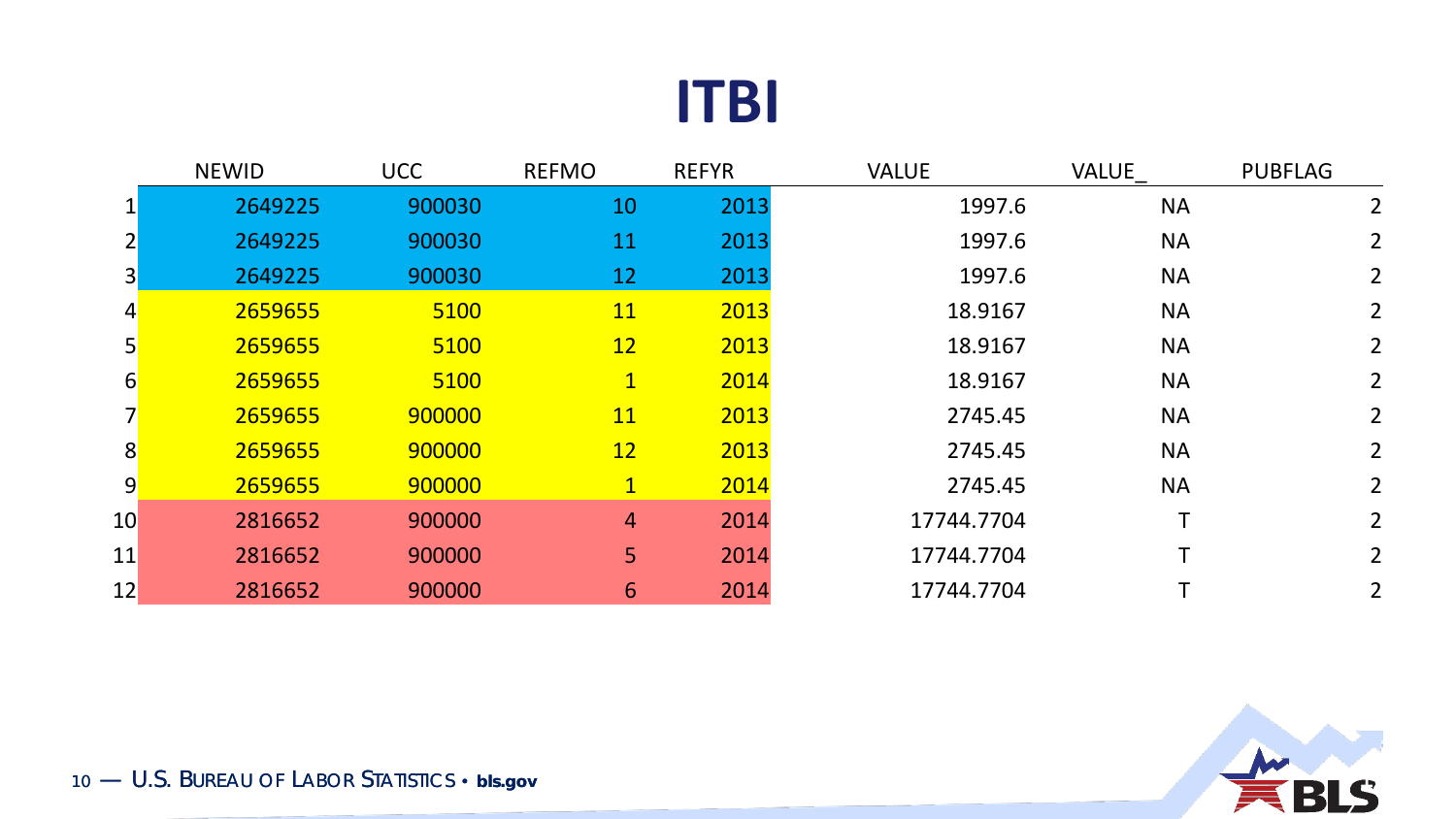#### **ITII**

|                 | <b>NEWID</b> | <b>UCC</b> | <b>REFMO</b>   | <b>REFYR</b> | <b>IMPNUM</b> | <b>VALUE</b> | <b>VALUE</b> | <b>PUBFLAG</b> |
|-----------------|--------------|------------|----------------|--------------|---------------|--------------|--------------|----------------|
| $1\vert$        | 2649225      | 900030     | 11             | 2013         |               | 2284         | <b>NA</b>    | $\overline{2}$ |
| $2\vert$        | 2649225      | 900030     | 11             | 2013         |               | 2369         | <b>NA</b>    | $\overline{2}$ |
| 3               | 2649225      | 900030     | 11             | 2013         |               | 2034         | <b>NA</b>    | $\overline{2}$ |
| $\vert 4 \vert$ | 2649225      | 900030     | 11             | 2013         |               | 2164         | <b>NA</b>    | $\overline{2}$ |
| 5 <sup>1</sup>  | 2649225      | 900030     | 11             | 2013         |               | 1137         | <b>NA</b>    | $\overline{2}$ |
| $6 \mid$        | 2659655      | 900000     | <b>11</b>      | 2013         |               | 2983.9167    | <b>NA</b>    | $2^{\circ}$    |
|                 | 2659655      | 900000     | <b>11</b>      | 2013         |               | 2785.4167    | <b>NA</b>    | $2^{\circ}$    |
| 8               | 2659655      | 900000     | <b>11</b>      | 2013         |               | 2624.4167    | <b>NA</b>    | $\overline{2}$ |
| 9               | 2659655      | 900000     | <b>11</b>      | 2013         |               | 2741.9167    | <b>NA</b>    | $2^{\circ}$    |
| 10 <sup>°</sup> | 2659655      | 900000     | <b>11</b>      | 2013         |               | 2591.5833    | <b>NA</b>    | $\overline{2}$ |
| 11              | 2816652      | 900000     | $\overline{4}$ | 2014         |               | 17744.7704   |              | $2^{\circ}$    |
| 12              | 2816652      | 900000     | 4              | 2014         |               | 17744.7704   |              | $\overline{2}$ |
| 13              | 2816652      | 900000     | 4              | 2014         |               | 17744.7704   |              | $2^{\circ}$    |
| 14              | 2816652      | 900000     | $\overline{4}$ | 2014         |               | 17744.7704   |              | $\overline{2}$ |
| 15              | 2816652      | 900000     | 4              | 2014         |               | 17744.7704   |              | $\overline{2}$ |

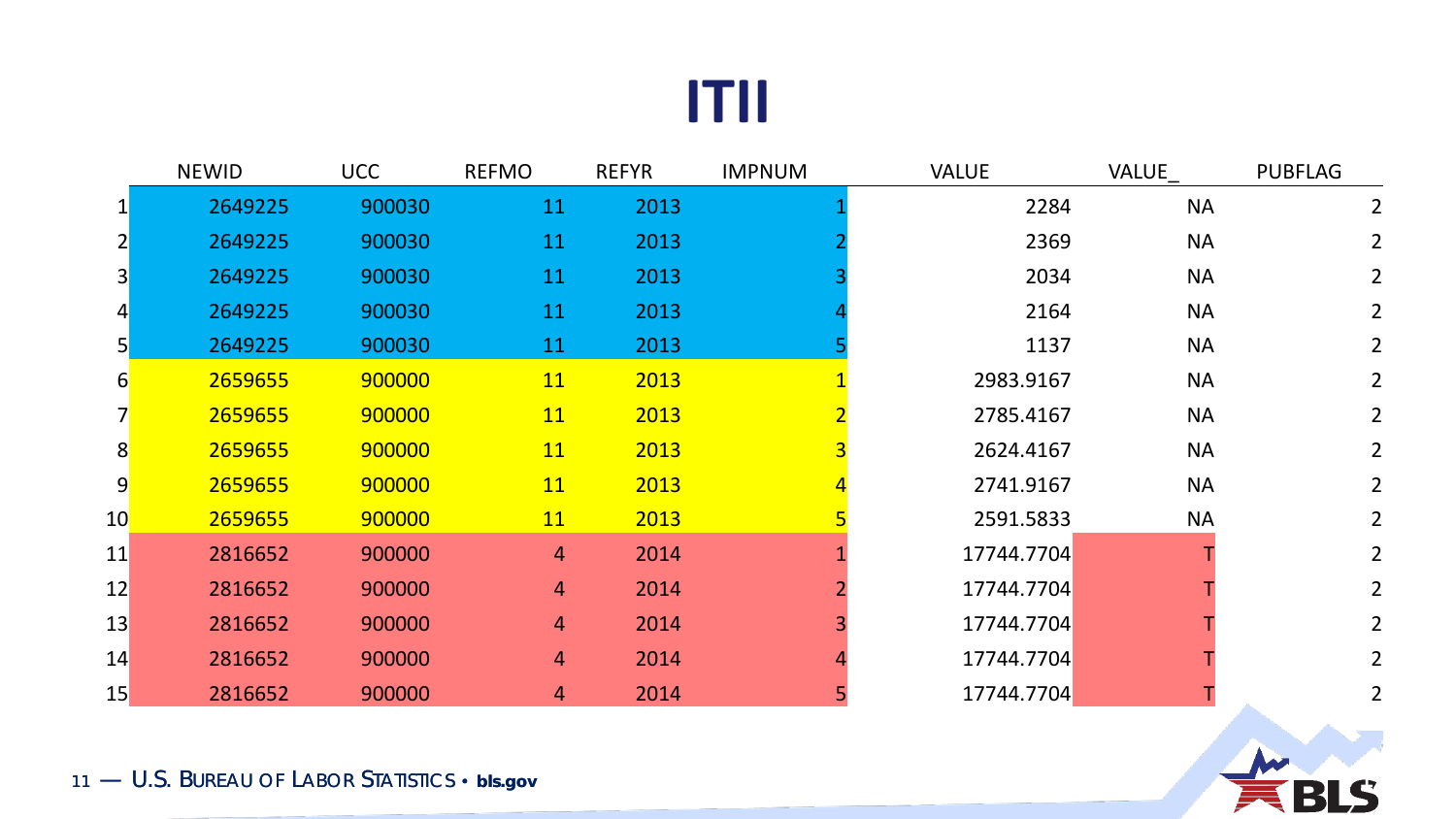

Note: Not all the variables in the MTBI file are shown in the sample below

|                   | <b>NEWID</b> | UNIT<br><b>TAX</b> | <b>DEPCNT</b> | <b>FILESTAT</b> | TAXYR CY | TAXYR PY | WAGE HD | WAGE SP | <b>OTHTXINC</b> | <b>SOSSECB</b> |
|-------------------|--------------|--------------------|---------------|-----------------|----------|----------|---------|---------|-----------------|----------------|
| $\mathbf{1}$<br>∸ | 2649225      |                    |               |                 | 2013     | 2012     |         |         |                 | 23971          |
| 2                 | 2659655      |                    |               |                 | 2013     | 2012     | 32945   |         |                 | 0              |
| $\vert 3 \vert$   | 2816652      |                    |               |                 | 2013     | 2012     | 212937  |         | 12188           |                |

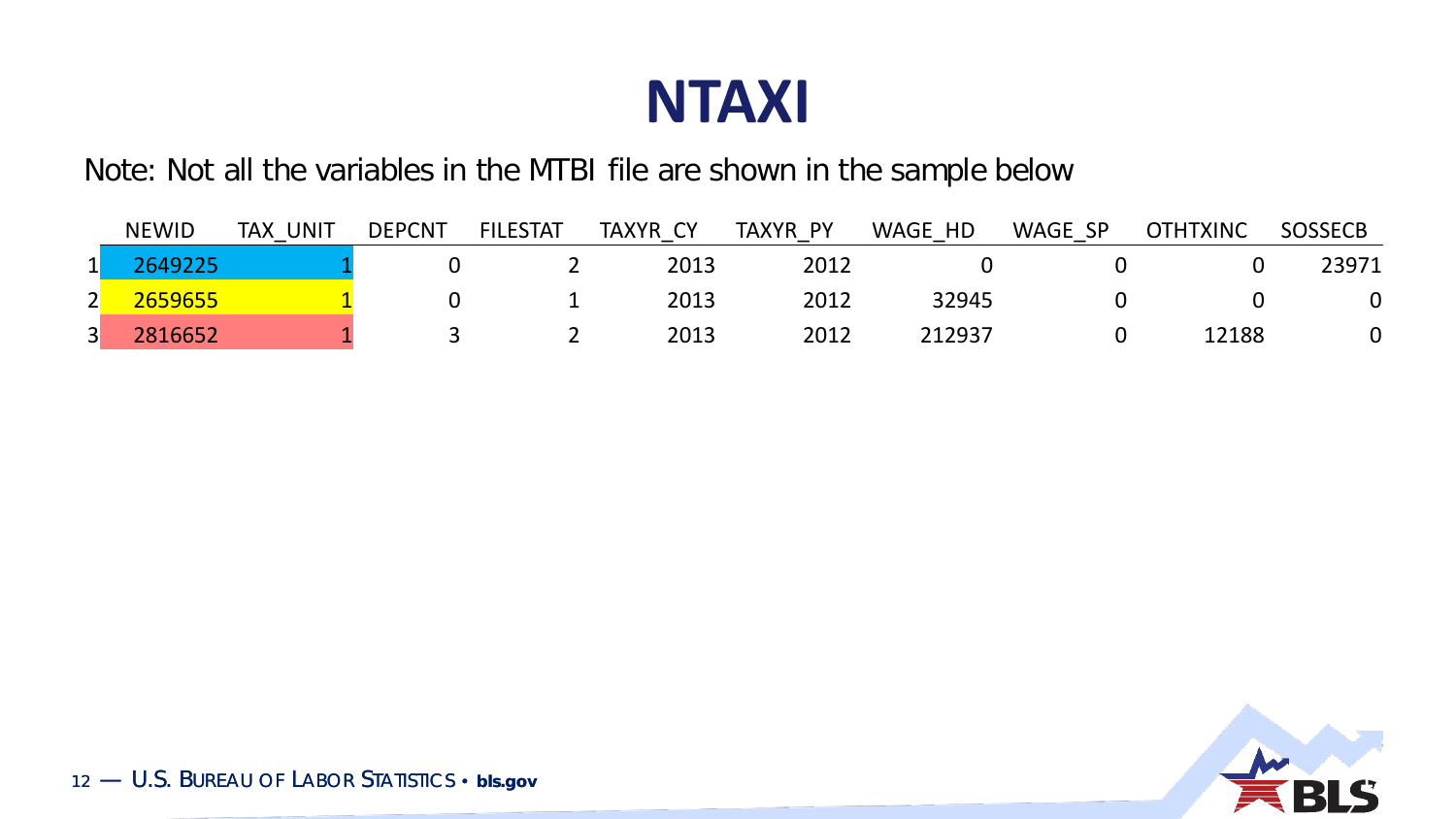## **Interview Annual Files**

- EXPN Annual expenditures (about 50 separate files)
	- Each file covers a class of expenditures such as vehicles and is derived from its corresponding section of the questionnaire.
- **FPAR** Data about the survey.
- MCHI Data about the contact history between the field representative and the respondent.

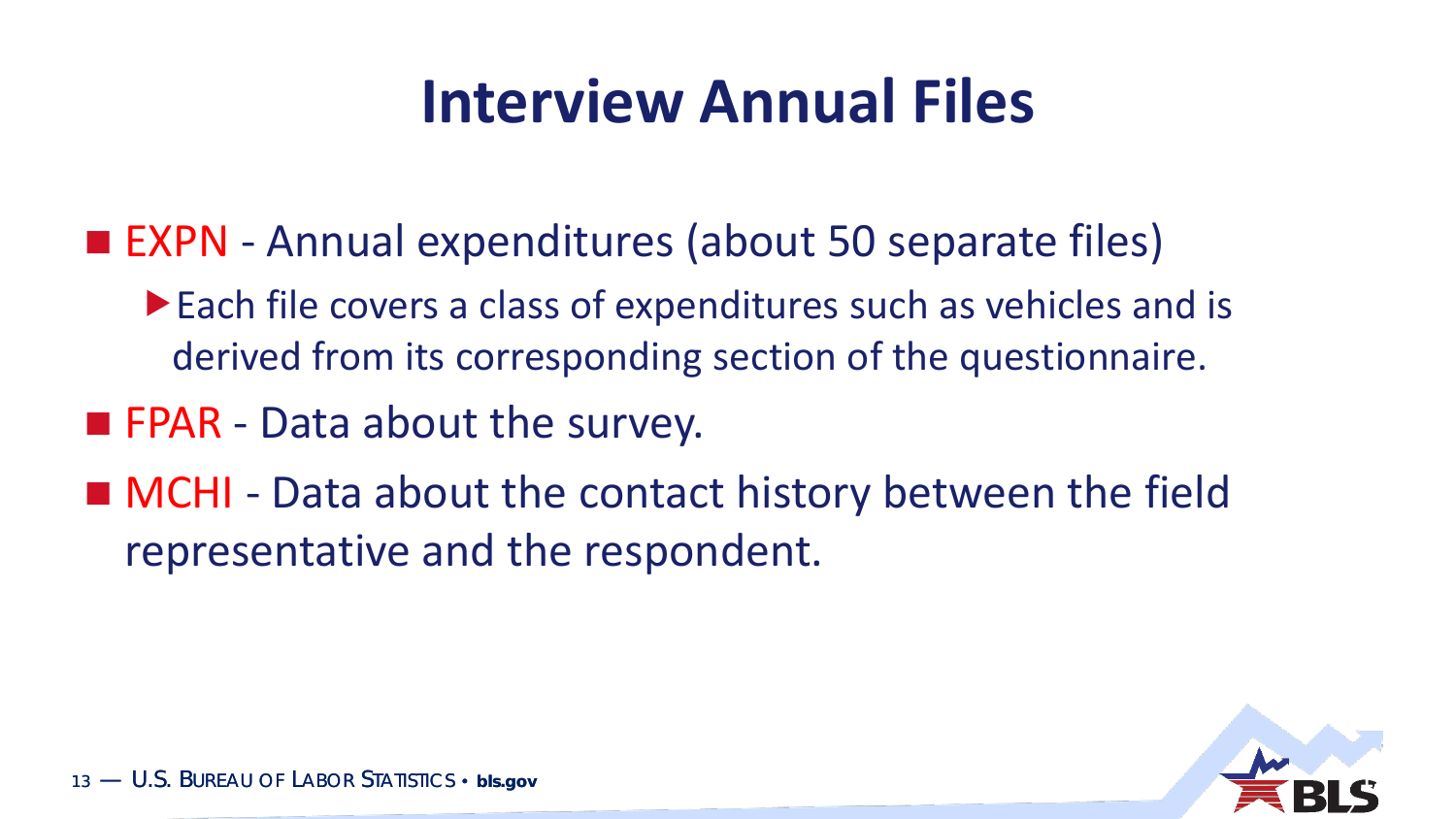## **EDA (EXPN)**

|                | <b>NEWID</b> | <b>QYEAR</b> | <b>SEQNO</b> | <b>ALCNO</b> | <b>REC ORIG</b> | <b>JEDUCNET</b> | EDUC AY | EDSCHL A  | <b>EDMONTHA</b> |
|----------------|--------------|--------------|--------------|--------------|-----------------|-----------------|---------|-----------|-----------------|
|                | 2659655      | 20141        |              |              |                 | 20              | 360     | <b>NA</b> | 13              |
| $\overline{2}$ | 2816652      | 20143        |              |              |                 | 18000           | 300     |           |                 |
| $\overline{3}$ | 2816652      | 20143        | 28           |              |                 | 2800            | 100     | <b>NA</b> |                 |

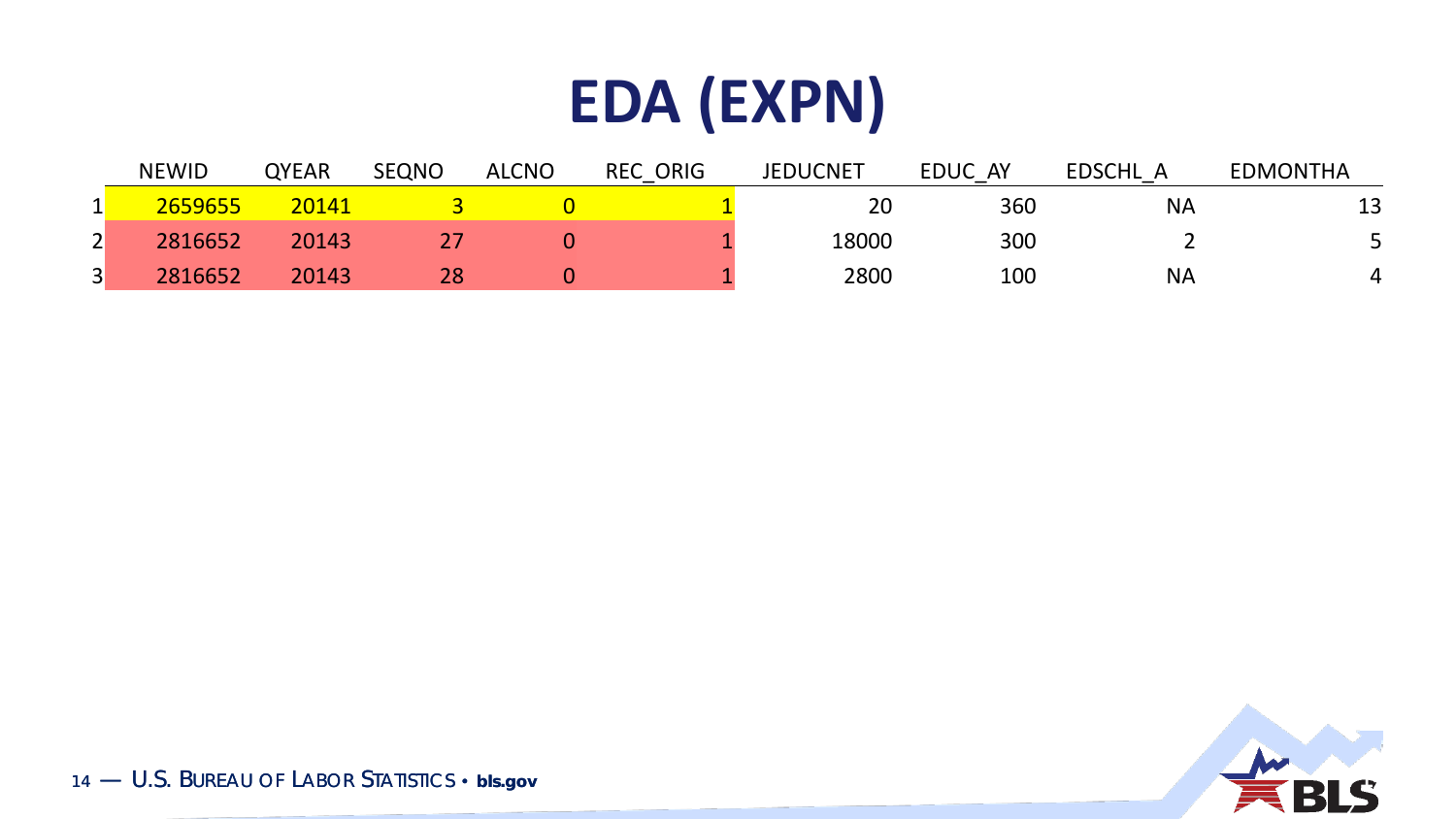

Note: Not all the variables in the FPAR file are shown in the sample below

| <b>NEWID</b> | <b>QYEAR</b> | <b>OUTCOME</b> | <b>INTV</b><br><b>HOW</b> | <b>UNIT</b><br>HSG | <b>INFOBOOK</b> | <b>LANGUAGE</b> | <b>RECORDS</b> |  |
|--------------|--------------|----------------|---------------------------|--------------------|-----------------|-----------------|----------------|--|
| 2816652      | 20143        |                | 201                       |                    |                 |                 |                |  |
| 2649225      | 20141        |                | 201                       |                    |                 |                 |                |  |
| 2659655      | 20141        |                | 201                       |                    |                 |                 |                |  |

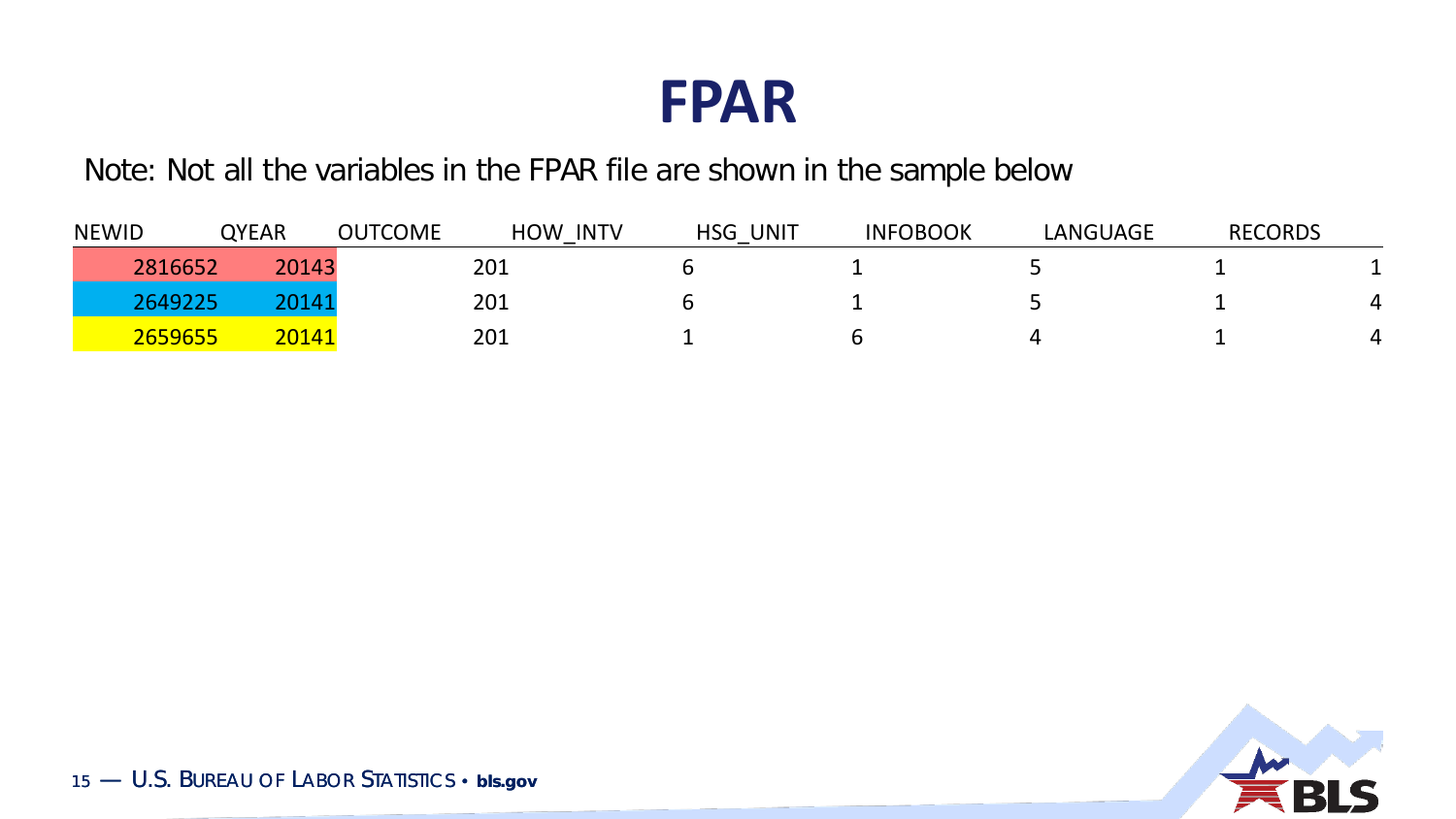#### **MCHI**

Note: Not all the variables in the MCHI file are shown in the sample below

|                  | <b>NEWID</b> | <b>QYEAR</b> | <b>CNTCKEY</b> | VISIT YR | VISIT MO | <b>VISTWKDY</b> | <b>CTSTATUS</b> | <b>CTTYPE</b> | <b>INTERI</b> |
|------------------|--------------|--------------|----------------|----------|----------|-----------------|-----------------|---------------|---------------|
|                  | 2649225      | 20141        | 506            | 2014     |          |                 |                 |               |               |
|                  | 2649225      | 20141        | 507            | 2014     |          |                 |                 |               |               |
| $\overline{3}$   | 2659655      | 20141        | 501            | 2014     |          |                 |                 |               | 5             |
| $\overline{4}$   | 2659655      | 20141        | 506            | 2014     |          |                 |                 |               |               |
| 5 <sup>1</sup>   | 2659655      | 20141        | 507            | 2014     |          |                 |                 |               | 5.            |
| $6 \overline{6}$ | 2816652      | 20143        | 205            | 2014     |          | h               |                 |               |               |
|                  | 2816652      | 20143        | 208            | 2014     |          |                 |                 |               |               |

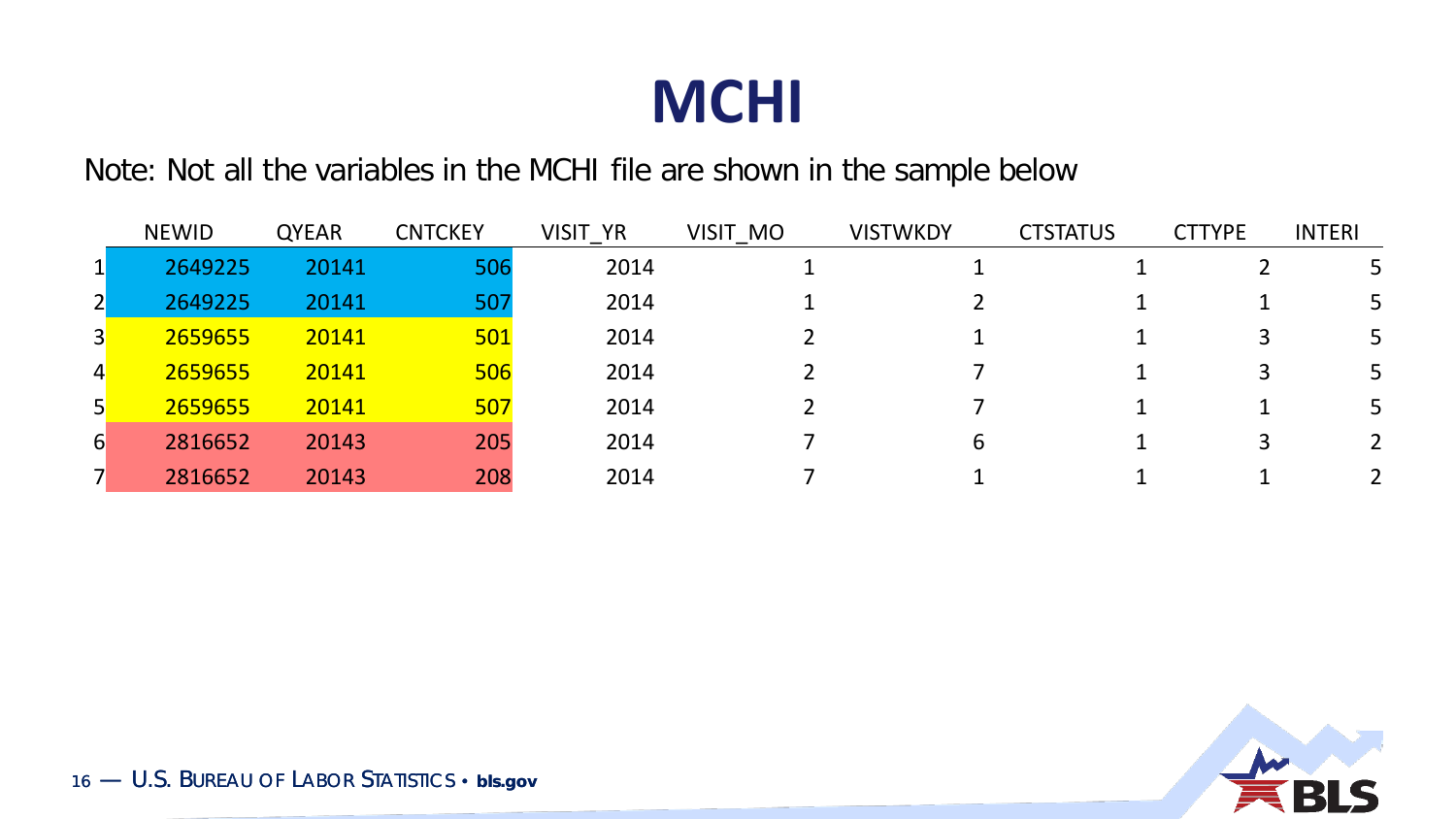# **The Diary**

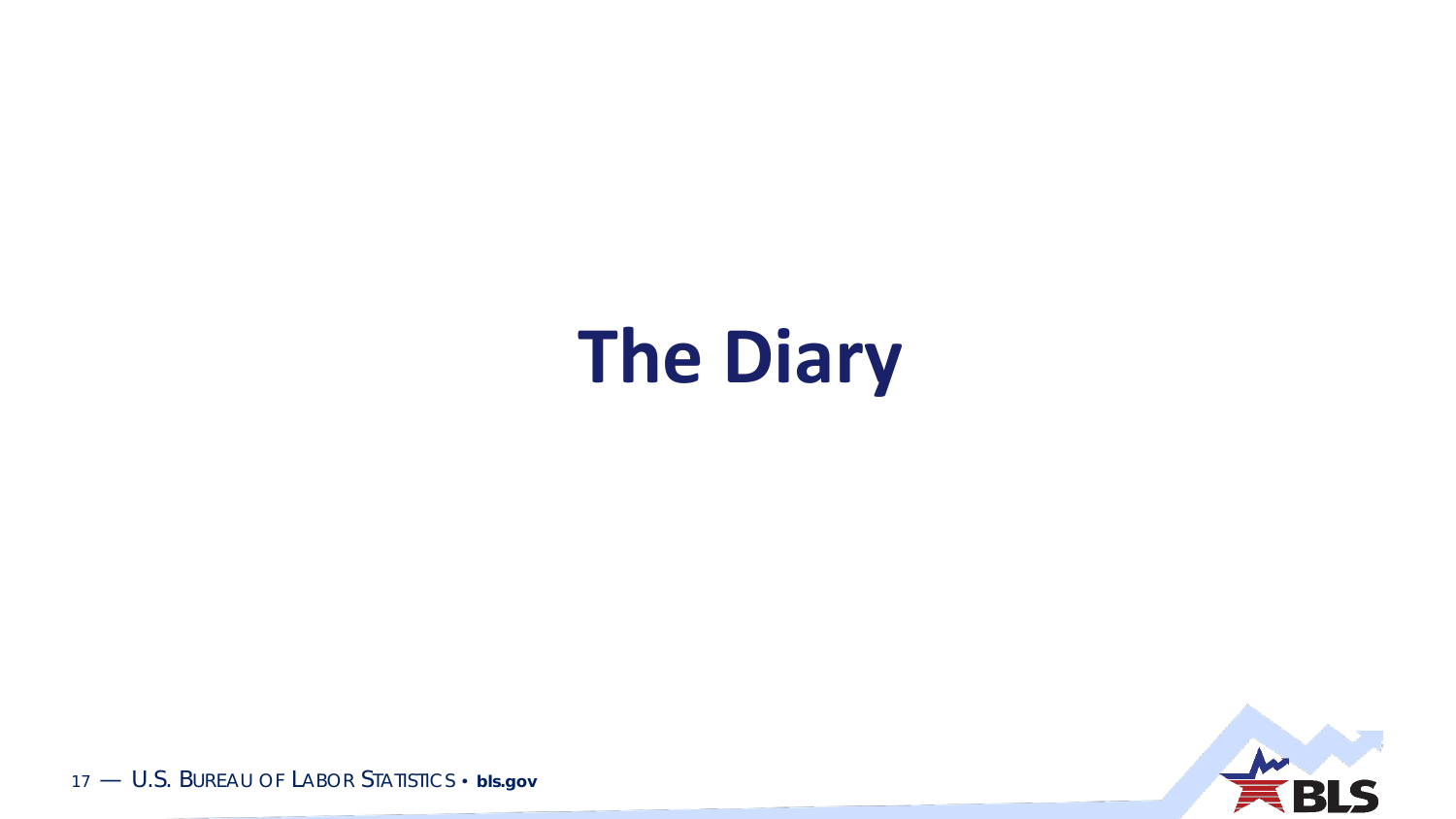## **Diary Files**

- A Diary "quarter" refers to the calendar quarter in which the Diary booklet was placed in the home of the CU by the Census Field Representative.
- All Diary files are organized as quarterly files.
- A CU reports expenditures for two separate weeks.
- Each week's diary is a separate record for each CU.
- Most Diary files are analogous to Interview files.

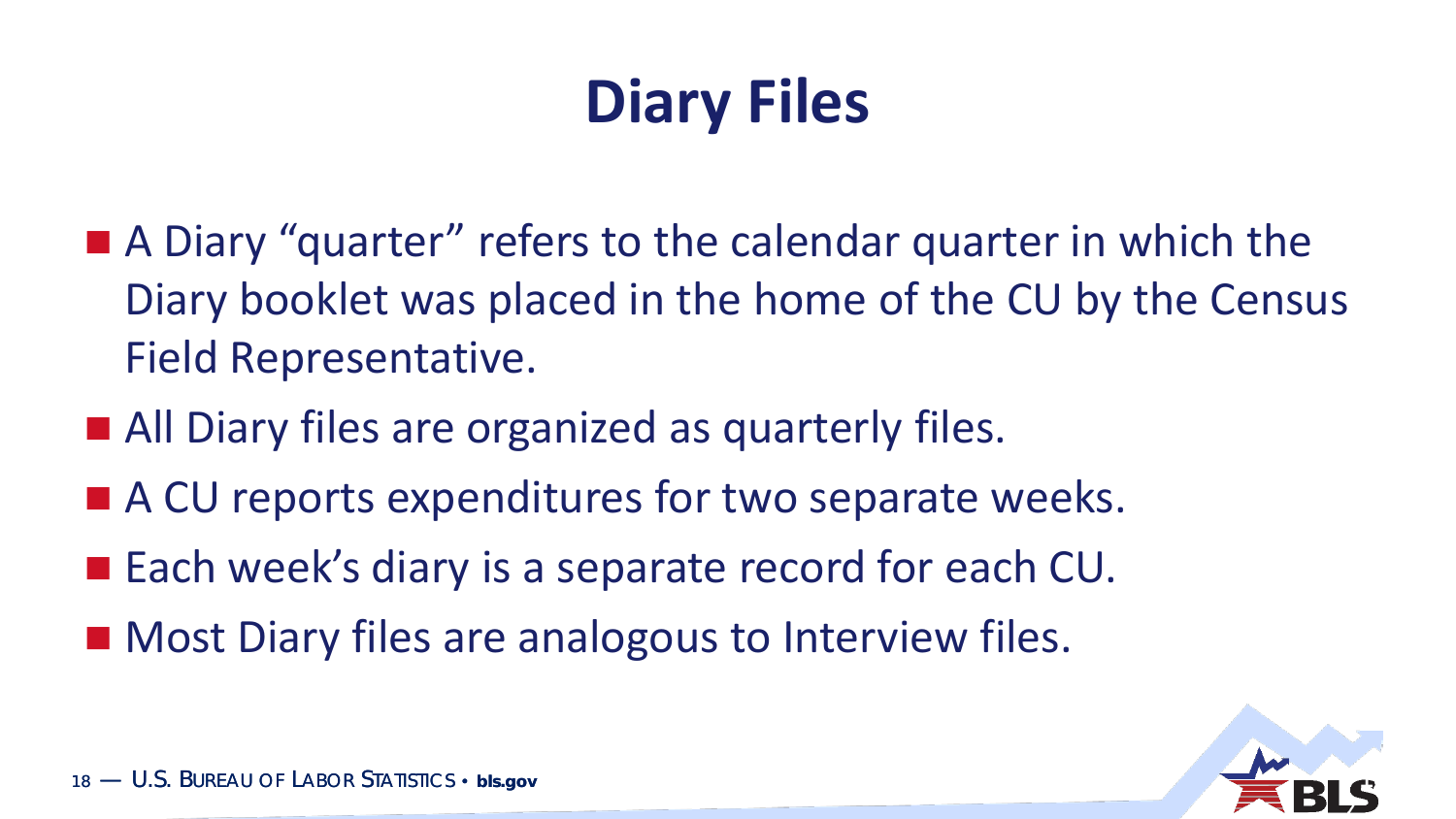## **Diary Quarterly Files**

- **FMLD** a file with characteristics, income, weights, and summary level expenditures for the CU.
- MEMD a file with characteristics and income for each member in the CU.
- **EXPD Detailed weekly expenditures.**
- **DTBD Detailed annual income.**
- **DTID CU imputed income.**

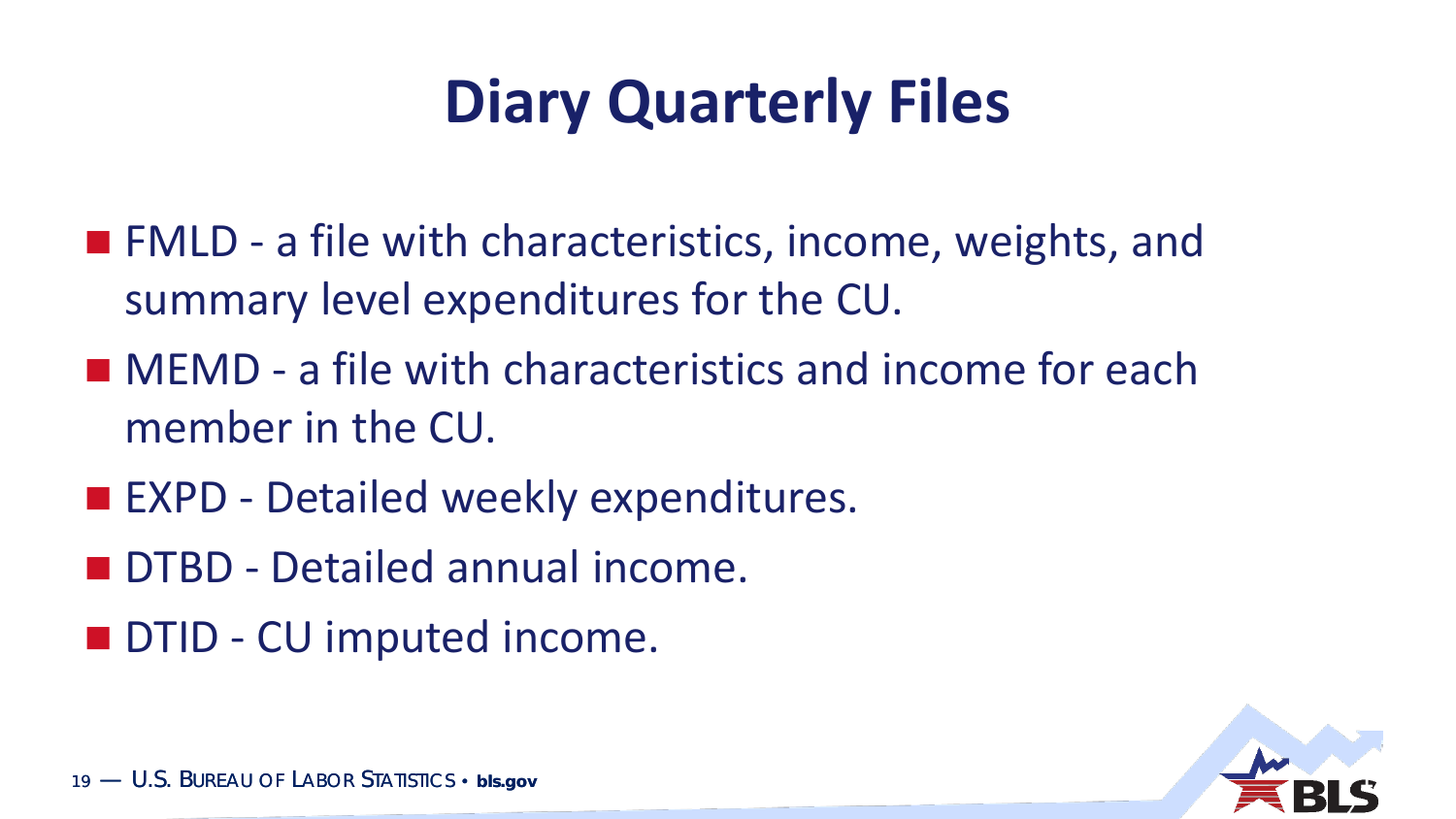# **Two Ways to Organize the Data**

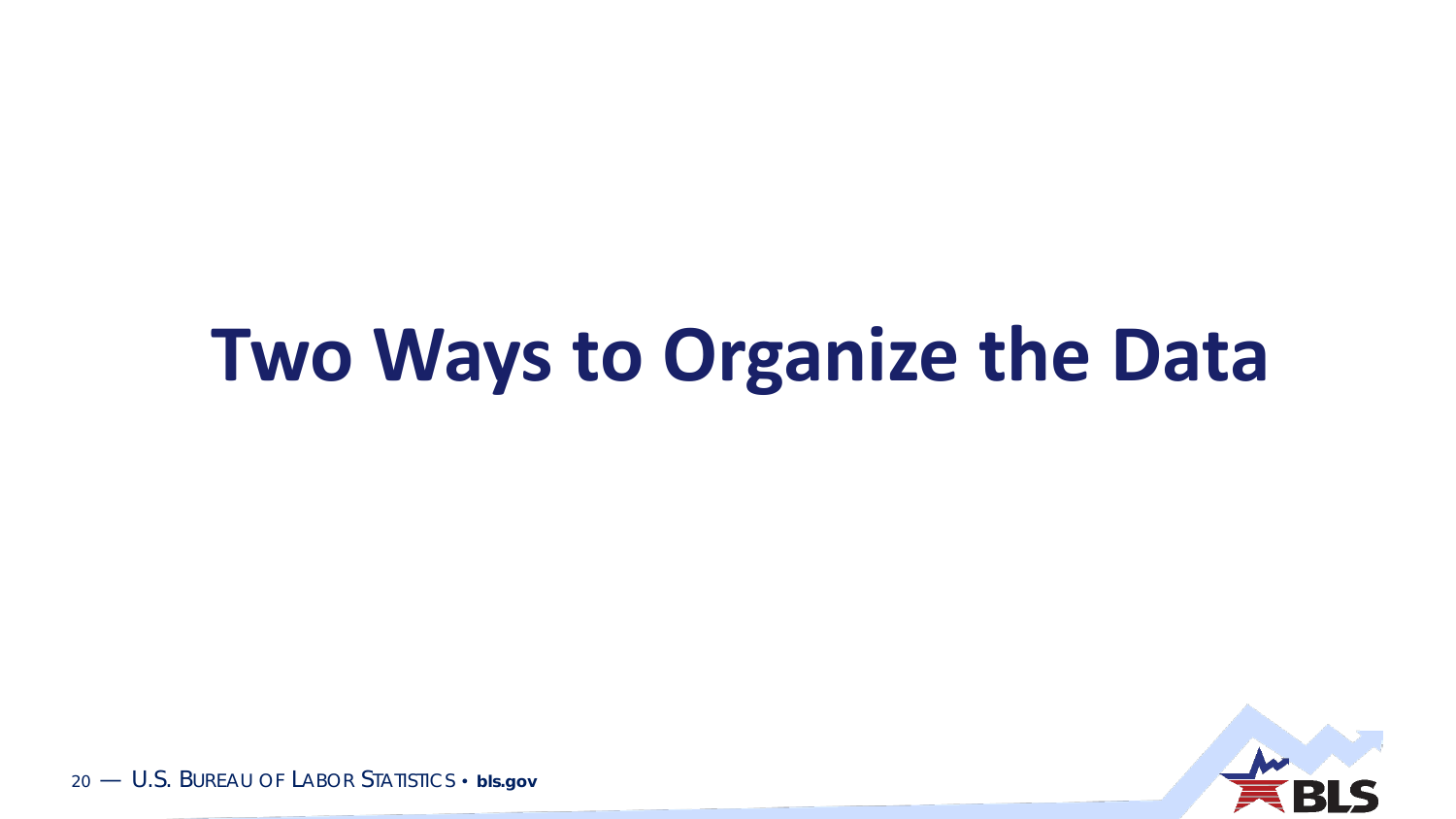| <b>NEWID</b> |      |  |          | QINTRVMO QINTRVYR FAM TYPE REF RACE FINCBTXM <b>EDUCAPQ EDUCACQ</b> FINLWT21 WTREP01 |                     |  |
|--------------|------|--|----------|--------------------------------------------------------------------------------------|---------------------|--|
| 8 2816652    | 2014 |  | 225125.6 | 18000                                                                                | 20201.087 42959.282 |  |

#### Total Education Expenditures: \$18,000

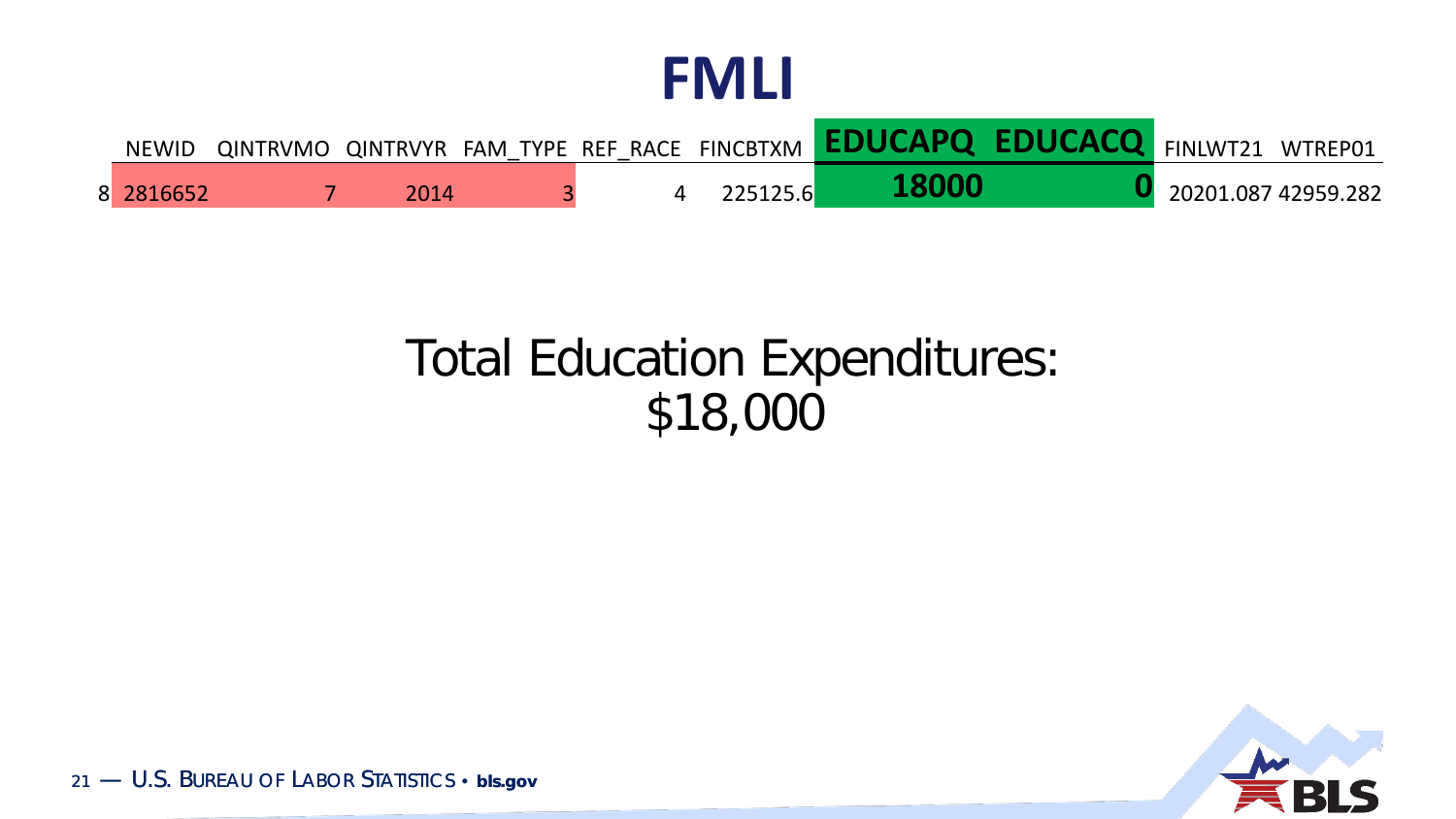| <b>NEWID</b> |      |  |          | QINTRVMO QINTRVYR FAM TYPE REF RACE FINCBTXM <b>EDUCAPQ EDUCACQ</b> FINLWT21 WTREP01 |  |                     |
|--------------|------|--|----------|--------------------------------------------------------------------------------------|--|---------------------|
| 8 2816652    | 2014 |  | 225125.6 | 18000                                                                                |  | 20201.087 42959.282 |

## **EDA (EXPN)**

|                 | <b>NEWID</b> | <b>QYEAR</b> | <b>SEQNO</b> | <b>ALCNO</b> | <b>JEDUCNET</b> | EDUC AY | EDSCHL A  | <b>EDMONTHA</b> |
|-----------------|--------------|--------------|--------------|--------------|-----------------|---------|-----------|-----------------|
| $\vert 2 \vert$ | 2816652      | 20143        | 27           | 0            | 18000           | 300     |           | 5 <sub>1</sub>  |
| $\vert 3 \vert$ | 2816652      | 20143        | 28           |              | 2800            | 100     | <b>NA</b> | $\overline{4}$  |
|                 |              |              |              |              |                 |         |           |                 |

#### Additional \$2,800 ???

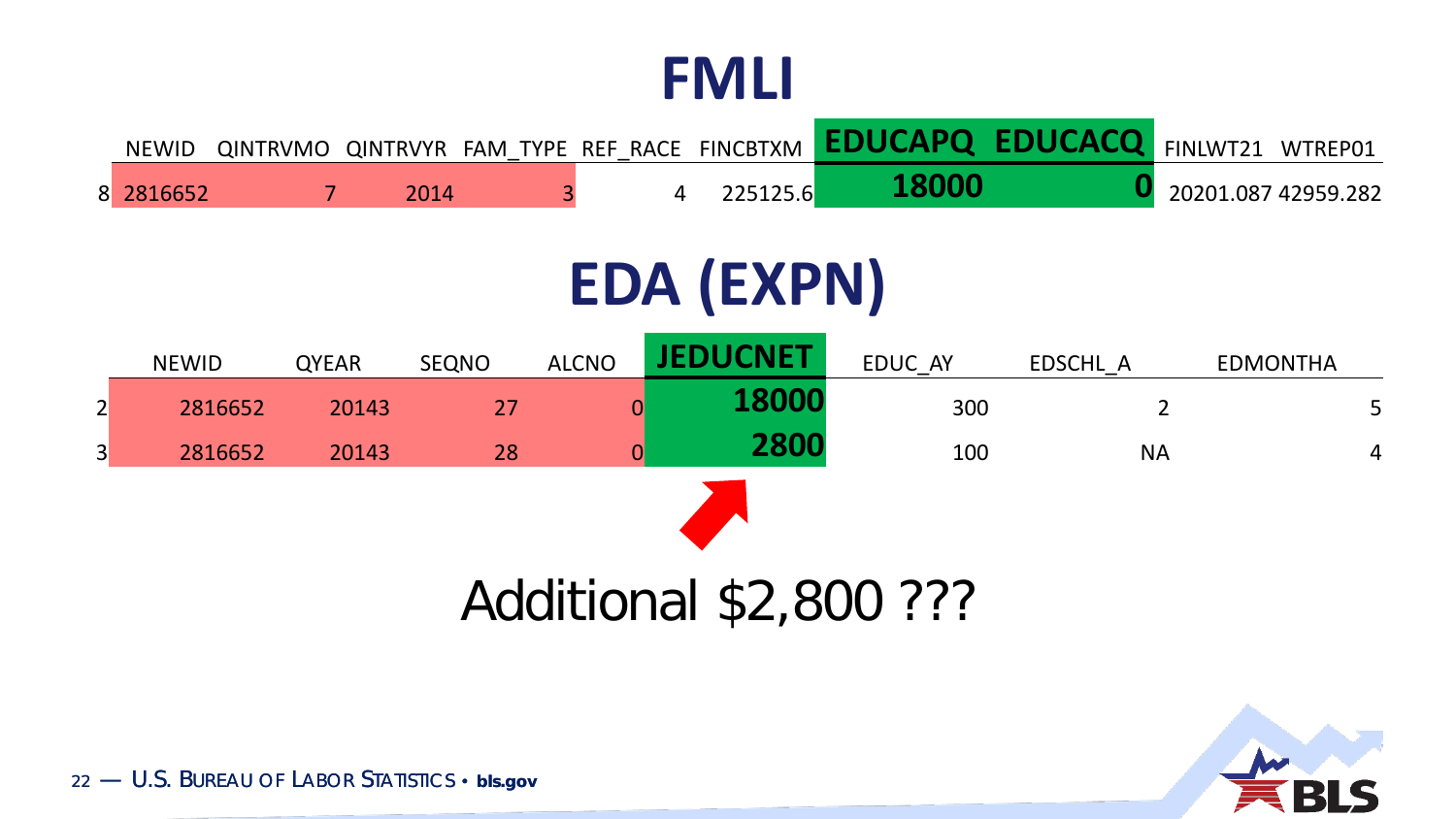| <b>NEWID</b> |  |  |  | QINTRVMO QINTRVYR FAM TYPE REF RACE FINCBTXM <b>EDUCAPQ EDUCACQ</b> FINLWT21 WTREP01 |                     |
|--------------|--|--|--|--------------------------------------------------------------------------------------|---------------------|
| 8 2816652    |  |  |  |                                                                                      | 20201.087 42959.282 |

## **EDA (EXPN)**

|        | <b>NEWID</b> | <b>QYEAR</b> | <b>SEQNO</b> | <b>ALCNO</b> | <b>IFDUCNET</b> | <b>EDUC AY</b> |     | <b>EDSCHL</b> |           | <b>EDMONTHA</b> |   |
|--------|--------------|--------------|--------------|--------------|-----------------|----------------|-----|---------------|-----------|-----------------|---|
| ◠<br>∠ | 2816652      | 20143        |              |              |                 |                | 300 |               |           |                 |   |
| 3      | 2816652      | 20143        | 28           |              | <b>2800</b>     |                | 100 |               | <b>NA</b> |                 | 4 |

EDUC\_AY: Code 100 – Fees for recreational lessons Code 300 – Tuition

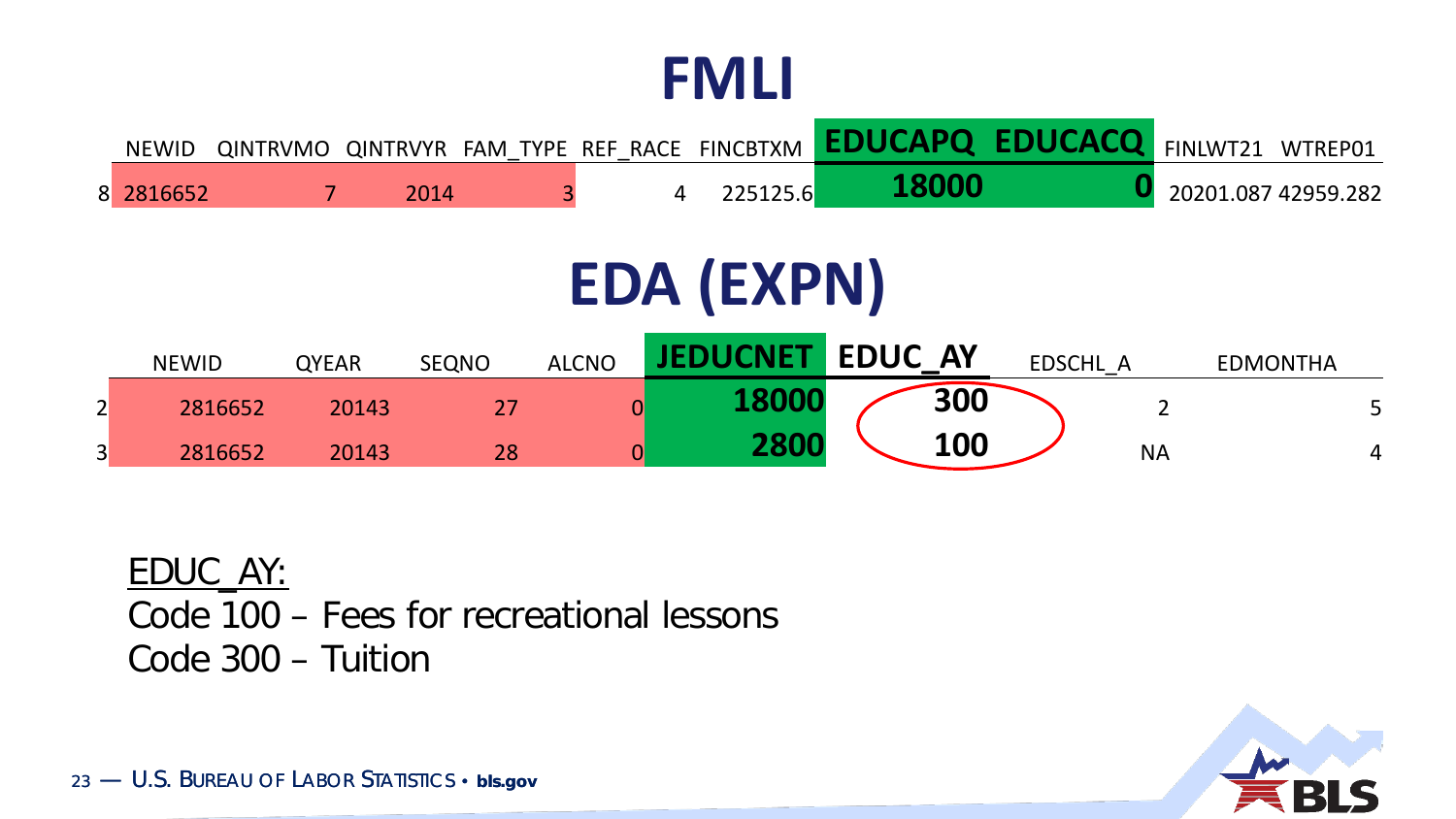### **From the Questionnaire**

#### Section 16 - Educational Expenses

Section 16 collects educational expenses, including recreational lesson fees, tuition, room and board, purchases of school books and equipment, and other educational expenses. IMPORTANT: The Census Bureau does not release to the Bureau of Labor Statistics any confidential information such as names and addresses. This information is only used during the course of the interview.

Now I am going to ask about education expenses. Please include any direct payments made for any members of your household or for anyone outside your household and any payments you made online or had automatically deducted.

Do NOT include payments made on student loans.

#### 1. Enter 1 to continue

#### For definitions Information Booklet »

Since the first of the reference month, have you or any members of your household paid for -

\* Read each item on list

\* Baby sitting and in home day care are collected in Section 19A.

\* Do not include payments on student loans. They are collected in Section 22 1. Any recreational lessons or other instructions? 2. Preschool or child day care centers? 3. Tuition? 4. Housing while attending school? 5. Food or board while attending school? 6. Private school bus service? 7. Test preparation or tutoring services? 8. Purchase of any school books, supplies, or equipment which has not already been reported? 9. Other school related expenses not already reported? 99. None/No more entries

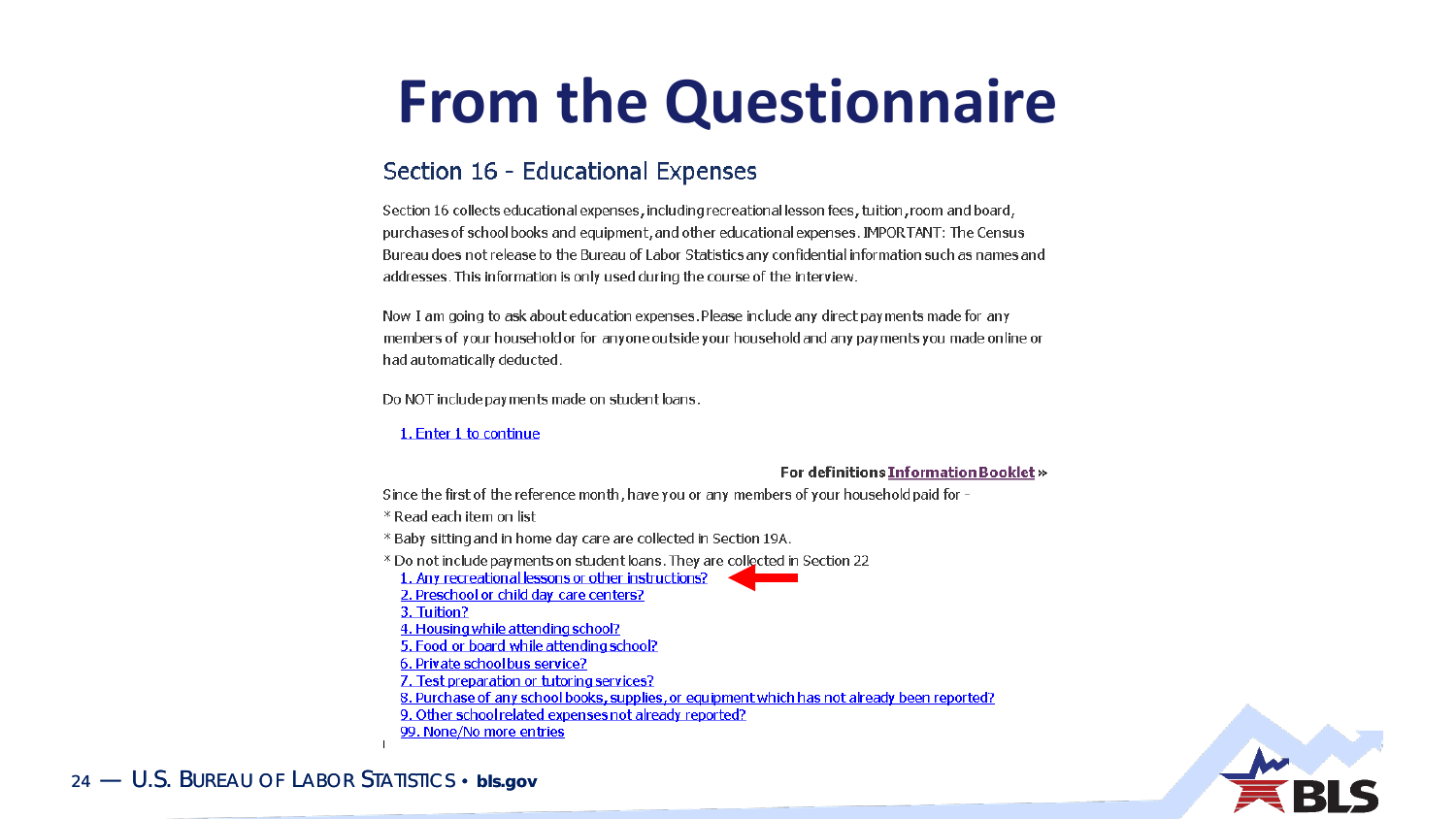### **From the Dictionary**

#### EDA - Detailed Expenditures Files (EXPN)

#### **Educational Expenses**

**EDUC AY** 

Expenses paid by the CU 16 -

**VARIABLE NAME DESCRIPTION** 

**FORMAT FLAG NOTE** 

EDUC\_AY\_  $CHAR(3)$ 

Item code **CODED** 100 Recreational lessons or other instructions for members of this CU or other persons 200 Nursery school or child day care centers for members or this CU or other persons 300 Tuition 310 Housing while attending school 320 Food or board while attending school 330 Combined room and board (310, 320) 335 Combined tuition room and board (300, 310, 320) 340 Private school bus (previously captured in the XPB file under **PRIVBUSX** 345 Test Preparation or tutoring services 350 Purchase of any school books, supplies, or equipment which has not already been reported 360 Other school related expenses not already reported. (Now includes rental of any school books or equipment not already reported, previous code 340). 370 Combined expenses for books and tuition (300, 340-350) 380 Other combined educational expenses (not previously reported) (100-320, 340-360) **CAPI** Section 16

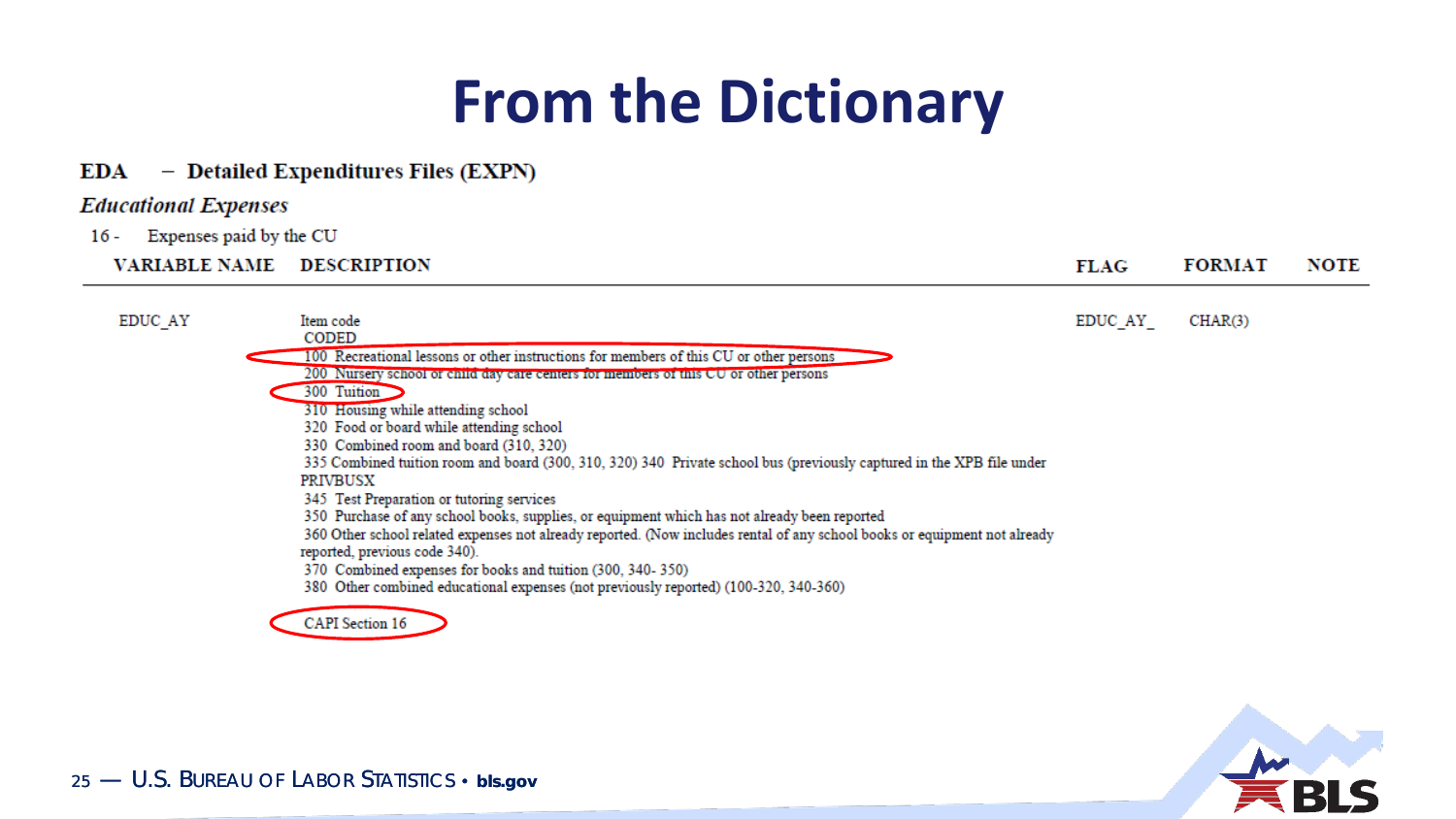### **From the Interview Stub File**

|                                | Education                                                                                                                                                                                                                                                           | <b>EDUCATN</b>                                                               | G                                                            |                                                                                    | <b>EXPEND</b>                                                                               |
|--------------------------------|---------------------------------------------------------------------------------------------------------------------------------------------------------------------------------------------------------------------------------------------------------------------|------------------------------------------------------------------------------|--------------------------------------------------------------|------------------------------------------------------------------------------------|---------------------------------------------------------------------------------------------|
| 3                              | College tuition<br>Elementary and high school tuition                                                                                                                                                                                                               | 670110<br>670210                                                             | I                                                            |                                                                                    | <b>EXPEND</b><br>EXPEND                                                                     |
| 3<br>$\frac{3}{3}$             | Vocarional and technical school turtion<br>Test preparation, tutoring services<br>Other schools tuition<br>Other school expenses including rentals<br>School books, supplies, equipment for college                                                                 | 070410<br>670903<br>670901<br>670902<br>660110                               | T<br>I<br>I<br>$\mathbbm{I}$<br>$\mathbf I$                  | $\mathbf{1}$<br>1                                                                  | <b>EXPEND</b><br><b>EXPEND</b><br><b>EXPEND</b><br><b>EXPEND</b><br><b>EXPEND</b>           |
| 2121<br>3                      | School books, supplies, equipment for elementary, high<br>school<br>School books, supplies, equipment for vocational and                                                                                                                                            | 660210<br>660410                                                             | $\mathsf{T}$<br>T.                                           | 1.<br>1                                                                            | <b>EXPEND</b><br><b>EXPEND</b>                                                              |
| 3<br>3                         | technical schools<br>School books, supplies, equipment for day care, nursery<br>School books, supplies, equipment for other schools                                                                                                                                 | 660901<br>660902                                                             | T.                                                           | 1.                                                                                 | <b>EXPEND</b><br><b>EXPEND</b>                                                              |
| $\frac{2}{3}$<br>$\frac{1}{2}$ | Entertainment<br>Fees and admissions<br>Recreation expenses, out-of-town trips<br>Social, recreation, health club membership<br>Fees for participant sports<br>Participant sports, out-of-town trips<br>Movie, theater, amusement parks, and other (thru<br>Q20131) | ENTRTAIN<br><b>FEESADM</b><br>610900<br>620111<br>620121<br>620122<br>620211 | G<br>G<br>$\mathbbm{I}$<br>$\mathbbm{I}$<br>I<br>I<br>$\top$ | L.<br>$\mathbf{1}$<br>$\mathbf{1}$<br>$\mathbf{1}$<br>$\mathbf{1}$<br>$\mathbf{1}$ | EXPEND<br>EXPEND<br><b>EXPEND</b><br>EXPEND<br>EXPEND<br><b>EXPEND</b><br><b>EXPEND</b>     |
| 4                              | Play, theater, opera, concert (new UCC Q20132)<br>Movies, parks, museums (new UCC Q20132)<br>Movie, other admissions, out-of-town trips<br>Admission to sporting events<br>Admission to sports events out-of-town trips<br>Fees for recreational lessons            | 620213<br>620214<br>620212<br>620221<br>620222<br>620310                     | I<br>I<br>T                                                  | 1<br>$\mathbf{1}$                                                                  | <b>EXPEND</b><br><b>EXPEND</b><br><b>EXPEND</b><br><b>EXPEND</b><br><b>EXPEND</b><br>EXPEND |
| 4                              | Other entertainment services, out-of-town trips                                                                                                                                                                                                                     | 020903                                                                       |                                                              | $\mathbf{1}$                                                                       | <b>EXPEND</b>                                                                               |

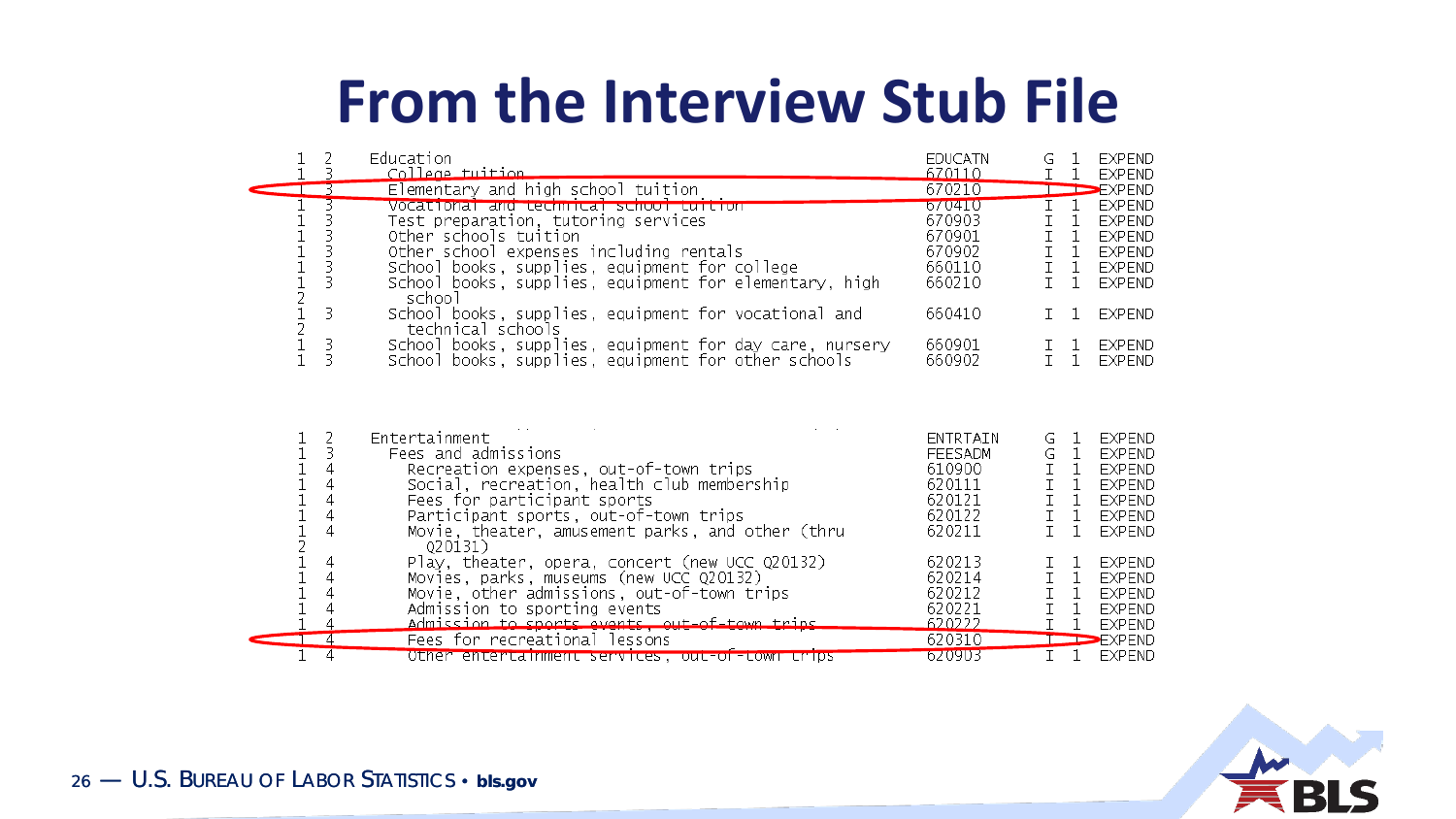| <b>NEWID</b> |      |  |          |              | QINTRVMO QINTRVYR FAM TYPE REF RACE FINCBTXM <b>EDUCAPQ EDUCACQ</b> FINLWT21 WTREP01 |                     |
|--------------|------|--|----------|--------------|--------------------------------------------------------------------------------------|---------------------|
| 8 2816652    | 2014 |  | 225125.6 | <b>18000</b> |                                                                                      | 20201.087 42959.282 |

## **EDA (EXPN)**

|                 | <b>NEWID</b> | <b>QYEAR</b> | <b>SEQNO</b>   | <b>ALCNO</b>    | <b>JEDUCNET</b> |       | <b>EDUC AY</b> |            | EDSCHL A    |                | <b>EDMONTHA</b> |
|-----------------|--------------|--------------|----------------|-----------------|-----------------|-------|----------------|------------|-------------|----------------|-----------------|
| $\overline{2}$  | 2816652      | 20143        | 27             | $\overline{0}$  |                 | 18000 |                | 300        |             | $\overline{2}$ | 5 <sup>5</sup>  |
| $\vert 3 \vert$ | 2816652      | 20143        | 28             | $\overline{0}$  |                 | 2800  |                | <b>100</b> |             | <b>NA</b>      | $\overline{4}$  |
|                 | <b>MTBI</b>  |              |                |                 |                 |       |                |            |             |                |                 |
|                 | <b>NEWID</b> | <b>SEQNO</b> | <b>ALCNO</b>   | <b>EXPNAME</b>  | <b>COST</b>     |       | <b>UCC</b>     |            | COST REF MO | REF YR         | <b>PUBFLAG</b>  |
| $\overline{4}$  | 2816652      | 27           | $\overline{0}$ | <b>JEDUCNET</b> | 18000           |       | 670210         |            | 5<br>D      | 2014           | $\overline{2}$  |
| $\vert 5 \vert$ | 2816652      | 28           | $\overline{0}$ | <b>JEDUCNET</b> | 2800            |       | 620310         |            | D<br>4      | 2014           | $\overline{2}$  |

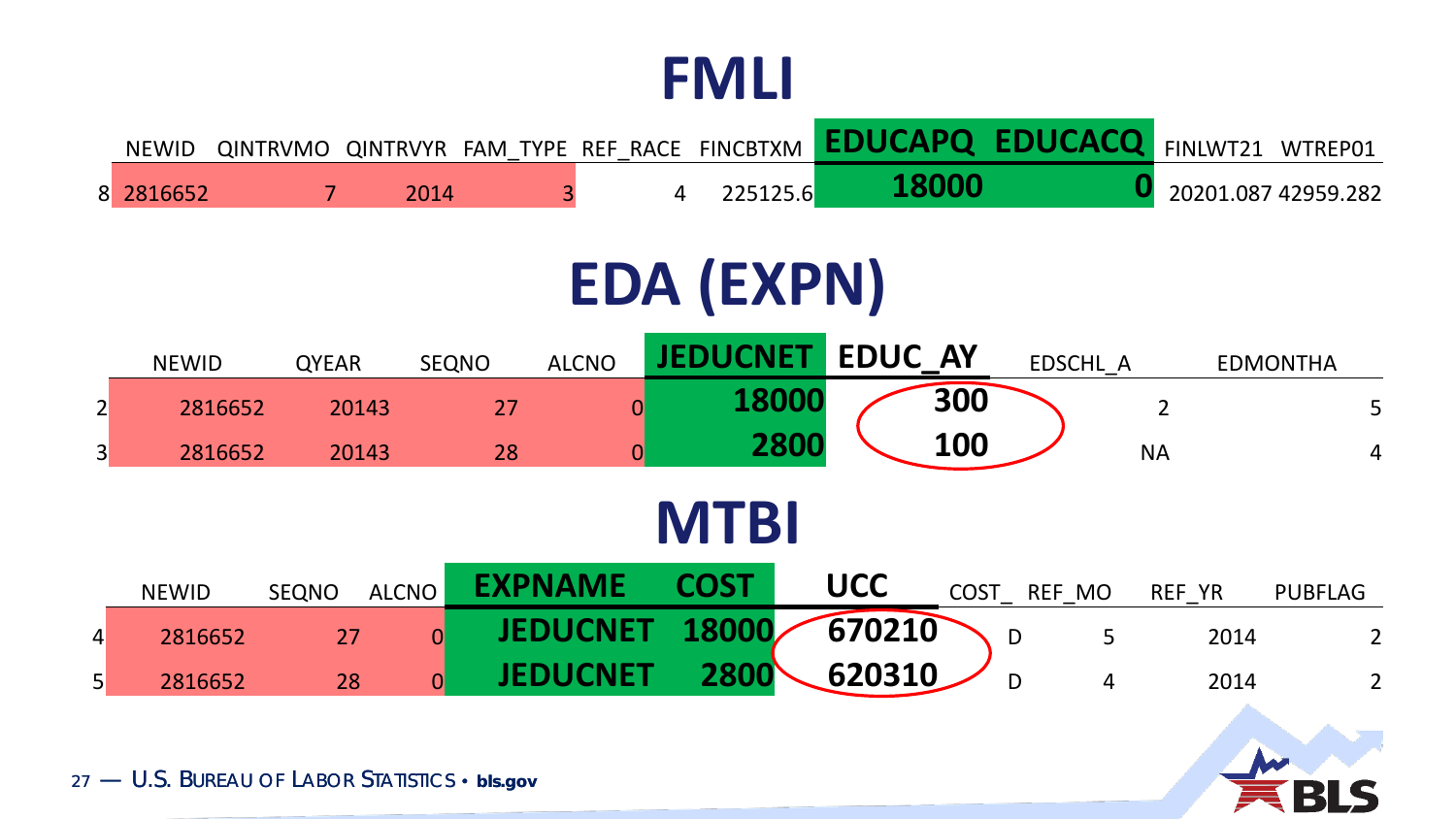## **Organizing Expenditure Categories**

- **Interview EXPN files are organized according to the survey** questionnaires.
	- ▶ Use the corresponding survey dictionary for all variables
- MTBI and Diary EXPD files are organized according to hierarchical groupings for publication
	- ▶ Use the corresponding stub file for UCC definitions
- FMLI and FMLD file summary variables aggregated using UCC groupings

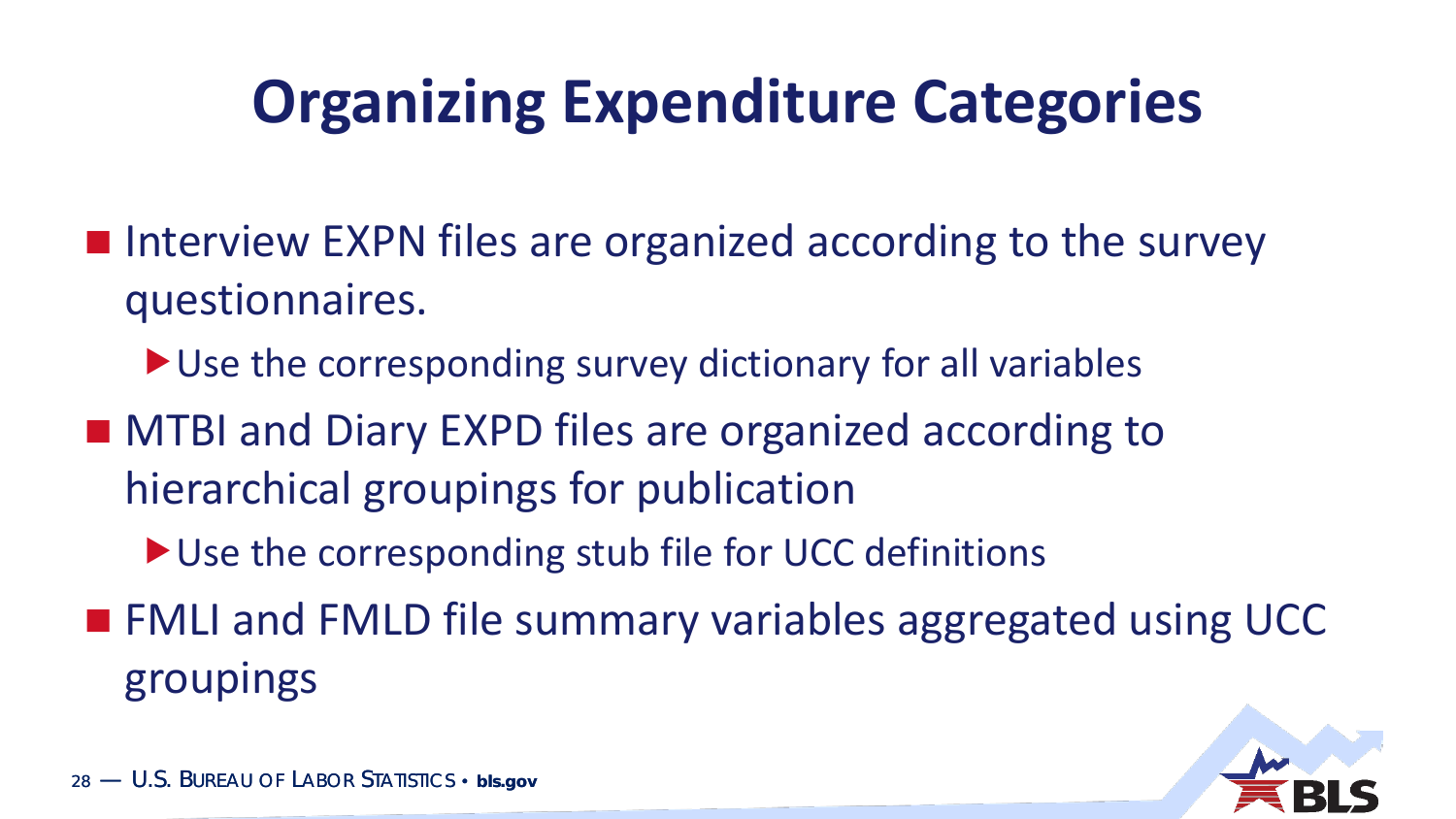## **Contact Information**

**Taylor J. Wilson** Economist Division of Consumer Expenditure Surveys 202-691-6550 Wilson.Taylor@bls.gov